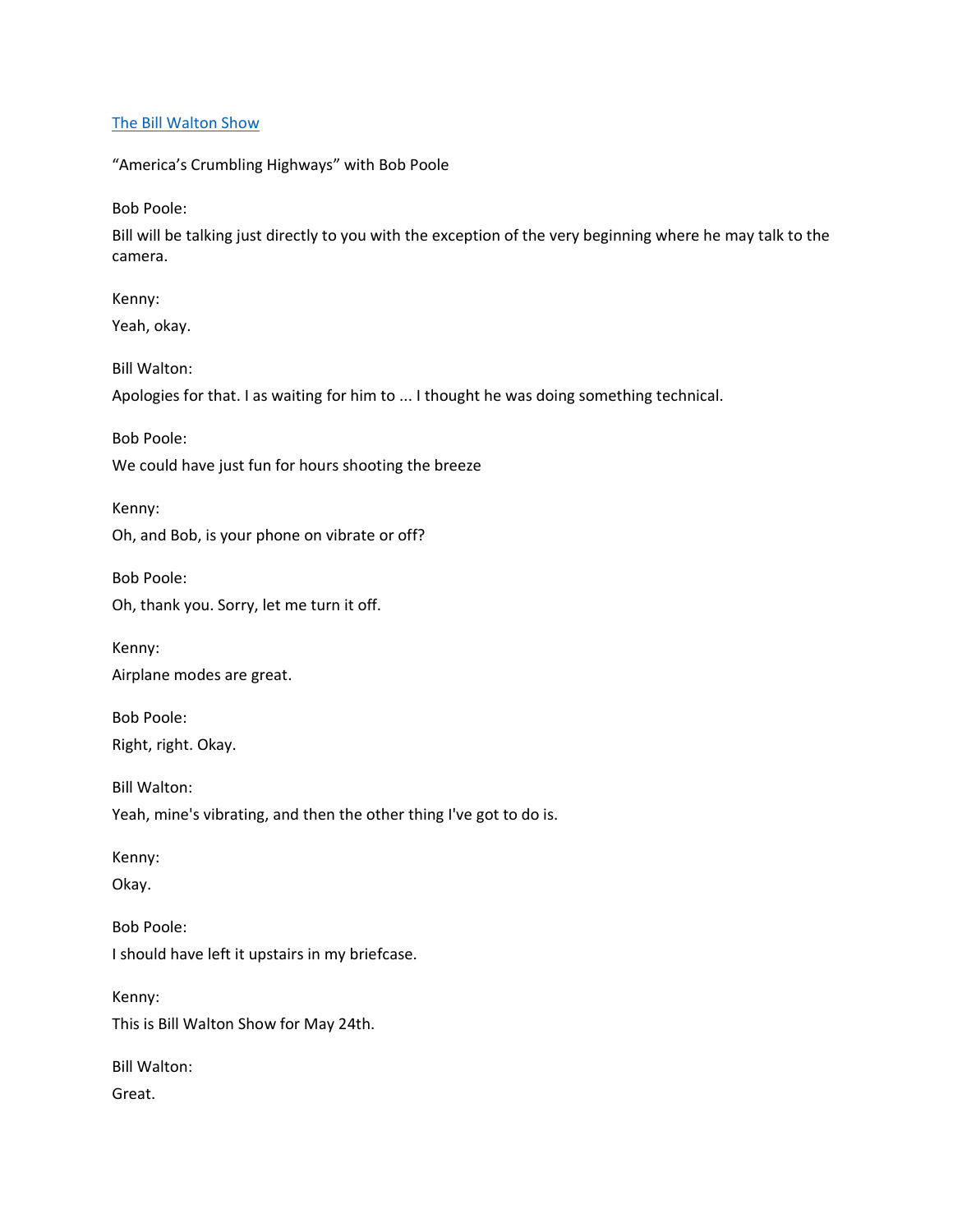Kenny: Alright, Bill.

Bill Walton: We good to go?

Kenny: Ready to go?

Bill Walton: Ready to go, okay.

Kenny:

Whenever you're ready.

Bill Walton:

I am ready. Every time you board a plane, you are putting yourself at the mercy of an inefficient system guided by 1930s radio, 1950s radar surveillance, and paper. Ticker-tape flight tracking. Far from being the envy of the world, the US system for guiding aircraft is a backward analog relic in a digital age. Joining me to figure out how do we go from where we are to where we need to be is Bob Poole, who is the founder of Reason Foundation and is the director of transportation policy, there. He's an MIT trained engineer, advised the Reagan administration, both Bush administrations, Clinton, and also served as advisor to the Trump transportation team on all things transportation. I consider Bob the country's, if not the world's leading expert in solving transportation issues using private-sector solutions. So Bob, it's a pleasure to have you here.

Bob Poole:

Thanks, Bill.

Bill Walton:

I've been reading about you and reading what you write for years, and so it's great to see you here in the flesh.

Bob Poole:

Glad to be here.

Bill Walton:

So Bob, where are we right now with the system? How did we get here and what do we do about it? I know this is a complicated issue, but we get 20 minutes.

Bob Poole:

Very complicated issue. The problem is that we have the Federal Aviation Administration, which is basically a safety regulatory agency, but embedded within it is this would-be high tech service business that's highly technology intensive that's supposed to guide planes through the sky safely, keep them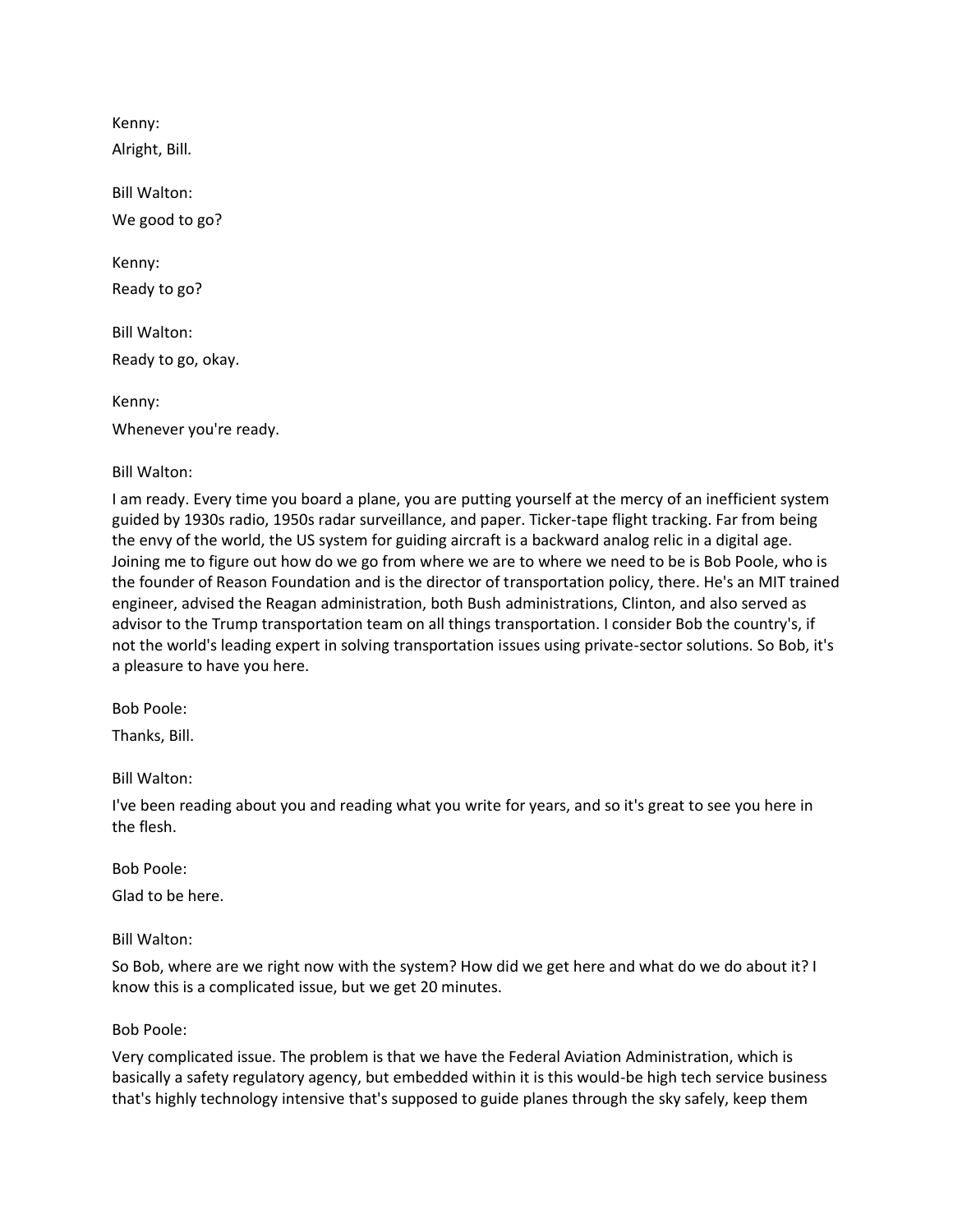separated, and so forth. It's a relic because it is captive of the federal budget, it's embedded in a very conservative bureaucracy. It cannot issue revenue bonds to finance large-scale modernization. It has to exist year to year on the gribs and grabs that Congress appropriates. Whenever there's a budget crisis funding could be cut off.

Bill Walton: It depends on the authorization every year.

Bob Poole: Every single year.

Bill Walton: I think we had a sequester in 2013.

# Bob Poole:

Yeah, they had a sequester, they've had times when the aviation ticket tax that we pay on our air tickets are suspended and there's no revenue coming in. There's all these bizarre problems that should not be there. The good news is that 60 countries in the last 30 years have taken their equivalent out of their national transportation agency, made self-supporting, free-standing, basically a utility service.

Bill Walton:

New Zealand kicked this off in the '80s.

Bob Poole:

New Zealand was the first one in 1987.

Bill Walton: 1987? Yeah.

Bob Poole:

31 years ago, now, and it's become the global standard, now, and in fact the international civil aviation organization, IKO, in 2001 said good practice should be organizational separation from air safety regulation and the provision of air traffic services. Most countries have done it. We have not, and the reason is, people who benefit from the status quo in which you don't, people who operate planes don't pay directly for the service. They pay aviation taxes that go into the Federal Treasury.

Bill Walton:

Well, now let's ... basically we pay aviation taxes.

Bob Poole:

We pay, yes.

Bill Walton: It's in our ticket.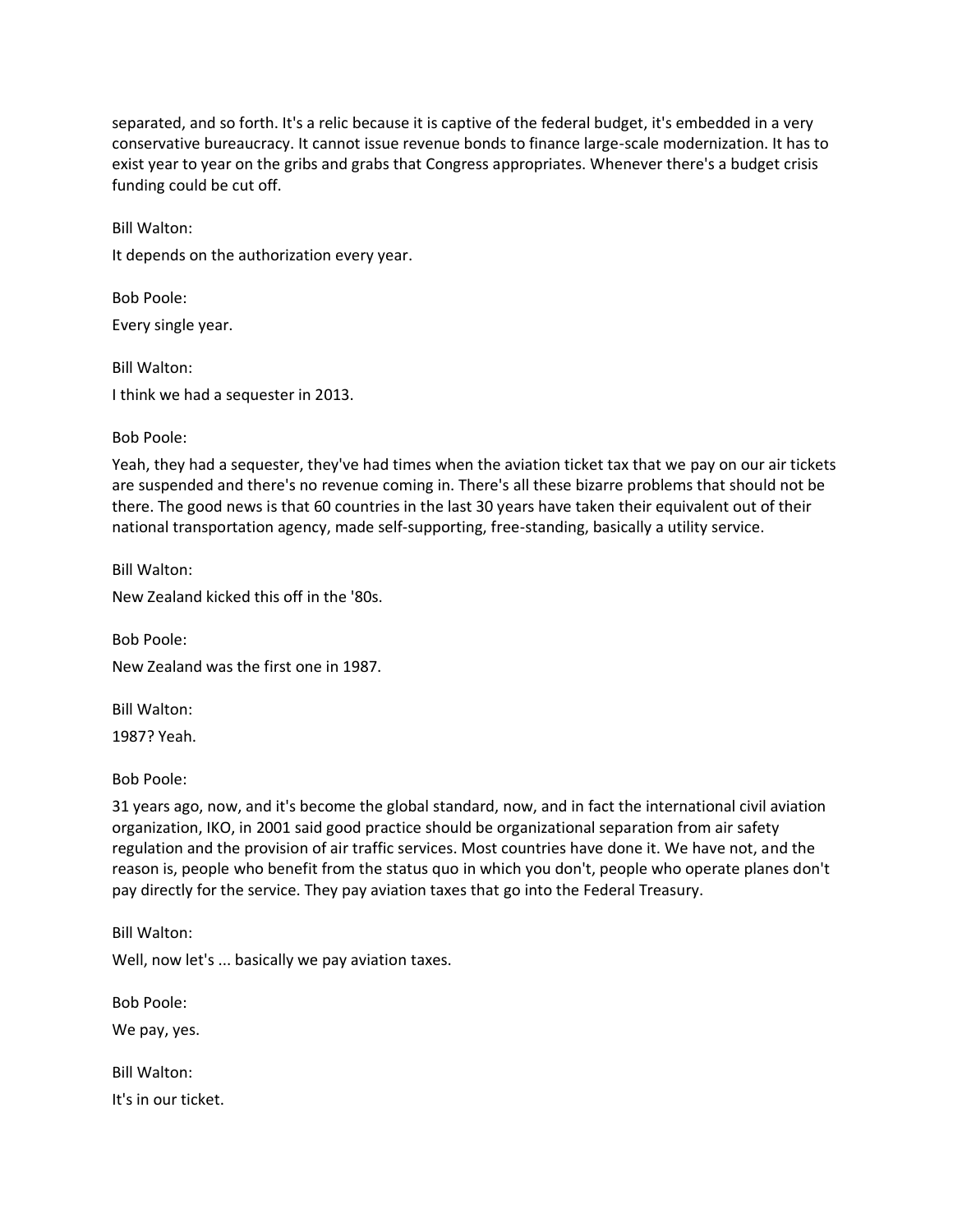That's right. It's on our ticket. In fact the lion's share comes from passenger ticket fees. The business jets are the worst problem, because they pay a tiny fuel tax. They pay about 1% of the total budget for air traffic control, but they use 10-20% depending on which part of the system you're talking about. This is a great deal, and they don't want to give it up.

Bill Walton:

Our current system subsidizes corporate CEOs and their planes?

Bob Poole:

It does, indeed. Whoa, what a revelation, right?

Bill Walton:

That seems like a no-brainer. As a former CEO-

Bob Poole:

But that's the way it's been. The ironic thing is that, when air traffic control started, it was started by airlines as a non-profit corporation that they paid for directly, and it was taken over. Herbert Hoover, during head of the Commerce Department, took it over and said the government should run it.

Bill Walton:

That was our engineering President.

Bob Poole:

Our engineering president, sorry to say. That's right, that's right. He wanted everything ... it was part of the progressive era movement that there was one best way to do things. The government role should be much bigger than envisioned by the founding fathers, so he took all kinds of things into the government, and we're still stuck with that today.

Bill Walton:

So what is the system now? It's part of the FAA, and the solution is to create a new entity that would govern air traffic control.

Bob Poole:

Right. Well, to take out of the FAA. It would still be regulated. The FAA would still be the safety. Today it regulates airlines, airports, issues of pilot license, and so forth.

Bill Walton:

So, it'd be regulated like utilities, perhaps.

Bob Poole:

Yes, yes.

Bill Walton: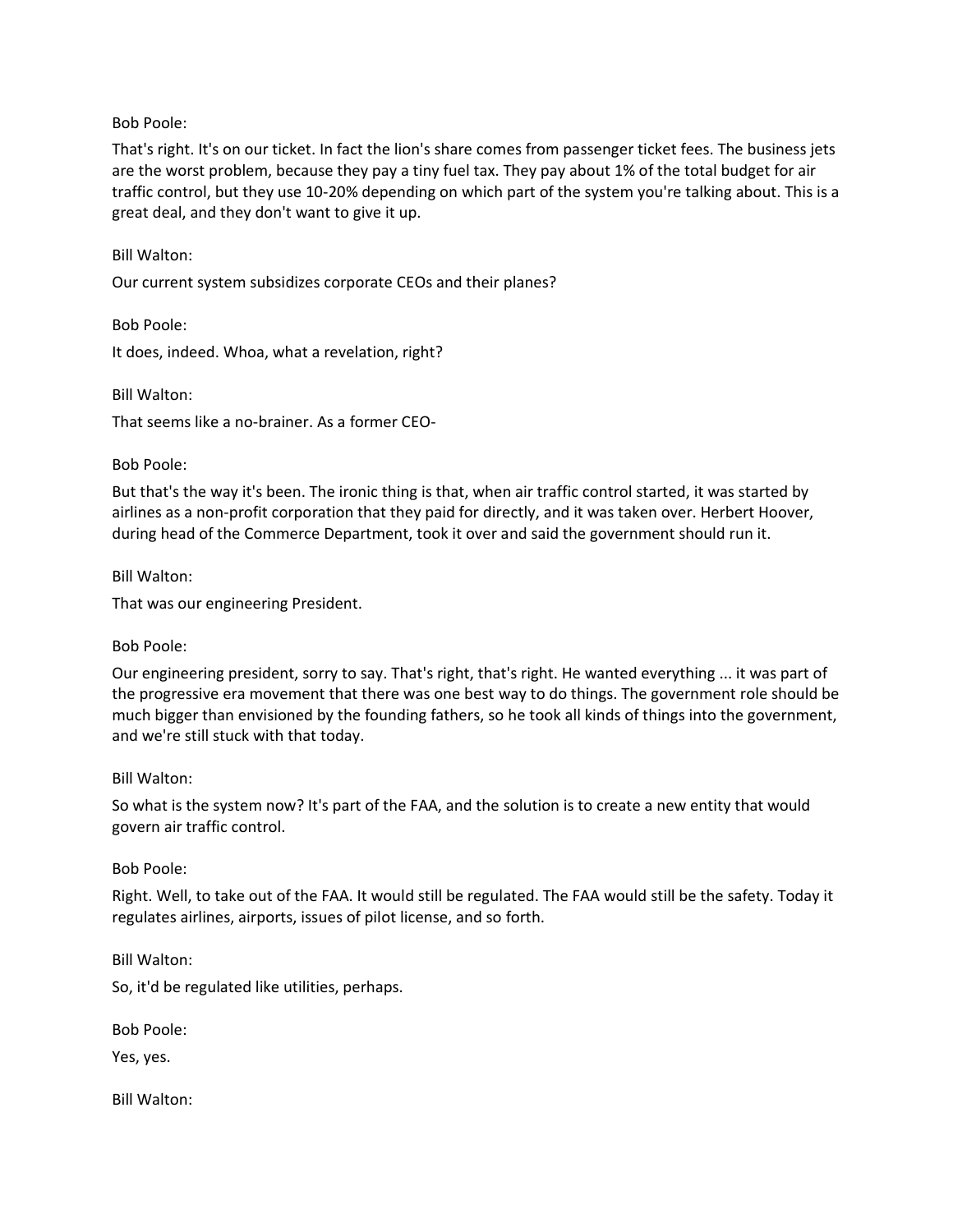So you'd have-

Bob Poole:

Well, no, well actually it would be basically regulated for safety by the FAA.

Bill Walton:

Okay.

Bob Poole:

Air traffic control is inherently a monopoly, so the model that I proposed and that has been adopted and worked well in Canada for the last 22 years, is a non-profit user-governed corporation. We have lots of non-profit utilities in the United States, and if the users are on the board, they have an incentive not to have-

Bill Walton: Users being the airlines, the general aviation?

Bob Poole:

Being the people who fly, airlines, business jets, everybody who flies planes.

Bill Walton:

Pilot's associations.

Bob Poole:

Pilot's associations, exactly. All of those would have seats on the governing body and their interest is have an efficient system that's not at monopoly prices or anything. So it would be self-regulating, economically, but with ultimately agreed, an appeal process to the DOT Secretary, the Secretary of Transportation in case any user group thought they were being unfairly treated as a minority position on the board of governance.

Bill Walton:

Now, is this the same structure that Canada uses?

Bob Poole:

It's exactly the same structure, yes.

Bill Walton:

New Zealand uses ... I there any other major country that doesn't have it?

Bob Poole:

Well, Canada ... no, Britain does it differently. They have what they call a public-private partnership, in which the government owns 49% airlines and a big pension fund and a few other, and the controllers own various pieces of the 51%. And that has worked okay. It's not the lowest cost, most efficient system, but they are doing good technology modernization in the UK.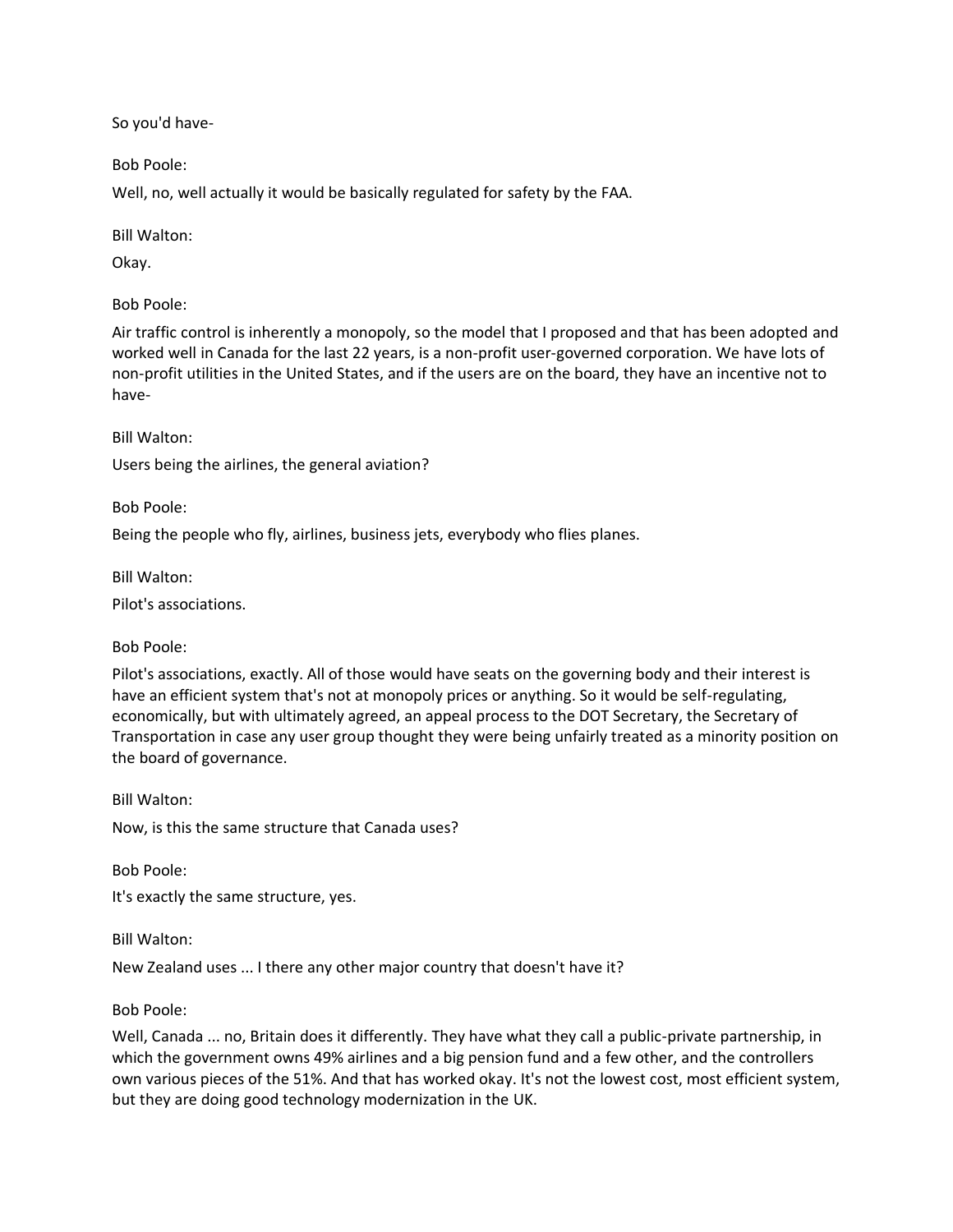Now, are there safety issues with the current system that could be addressed by taking over?

### Bob Poole:

Well, there's safety issues in the sense that you get the highest safety from having the best technology, the most modern things, and we ar lagging so far behind, as you said in the introduction. We don't have things that are standard practice in Canada, like digital communication, digital messaging between controllers and pilots in real time, instead of voice transmissions.

Bill Walton: We still got the Chuck Yeager system?

Bob Poole: We still have ... they're talking-

Bill Walton: You've got the drawing-

Bob Poole:

They're talking on crowded frequencies. People sometimes mishear things, and-

Bill Walton:

So in an age of texting, we're now using voice.

Bob Poole:

Yes, in an age of text, we're still on voice. On analog voice, and we don't have air traffic control, to speak of, over the oceans because there's noplace to put radar in the ocean.

Bill Walton:

In other words, you've got to fly close to the places where you have the towers.

Bob Poole:

Well, when you fly across, you have what's called procedural separation.

Bill Walton:

Yeah.

Bob Poole:

They have these huge buffers, like 30 and 60 miles, fore and aft and side by side the flight tracks, because the controllers only know approximately where they are, and this could be much safer and more efficient.

Bill Walton: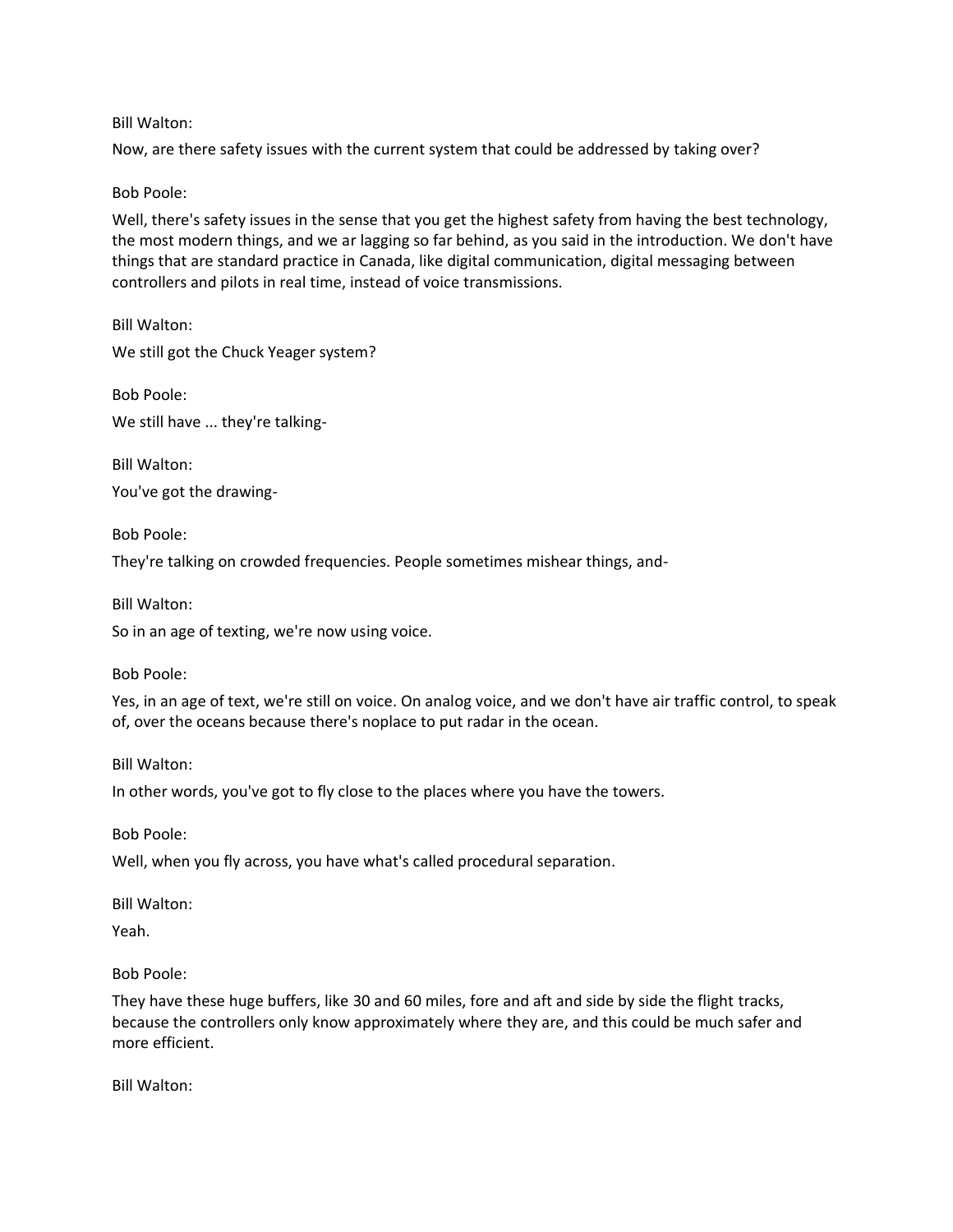## They only know approximately?

Bob Poole:

They only know approximately.

Bill Walton:

I mean, with Google Maps, which can tell you what side of the street you're on?

## Bob Poole:

Well, but not over the oceans. So what Canada innovated ... Canada came up with a global satellite based system that another about eight or nine of these air traffic corporations around the world have invested in, and the satellite constellation, they have only one or two launches to have 66 satellites in orbit continuously that would provide basically radar-like separation everywhere on Earth, including all of the oceans and the polar regions and the mountains over Tibet where there's no radar.

## Bill Walton:

Well you also mention that we've got a zig-zag system, now, even when we're flying over the Continental United States, we've got planes we've got to fly-

## Bob Poole:

Those radio beacons, yeah, I mean there are some exceptions. Controllers can, using some technology, do some work arounds and give people direct routes, but they can only do a certain number of those at any given time because it's somewhat labor intensive the way it works. So with a more modern system, we'd have all direct routes, other than driving around huge thunderstorms and this kind of thing. And in fact, flights would be shorter in time, they'd burn less fuel, they'd be more environmentally friendly. But we're not close to having that.

# Bill Walton:

Well, and the system we have now, as I understand it 40-50% of flight delays are caused by air traffic in New York.

# Bob Poole:

Oh, yes. And that is more an airport problem than it is air traffic. Now, there's things the air traffic system could do to make the landing rate more at each of those congested airports, but there's not ... you really need more runways, and this is a huge political problem. There's some political support been growing in the last decade for adding runway at JFK.

## Bill Walton:

People don't want runways in their backyard, yeah.

## Bob Poole:

And adding a runway at Newark, but there's no consensus. The FAA has not showed any leadership in doing that.

## Bill Walton: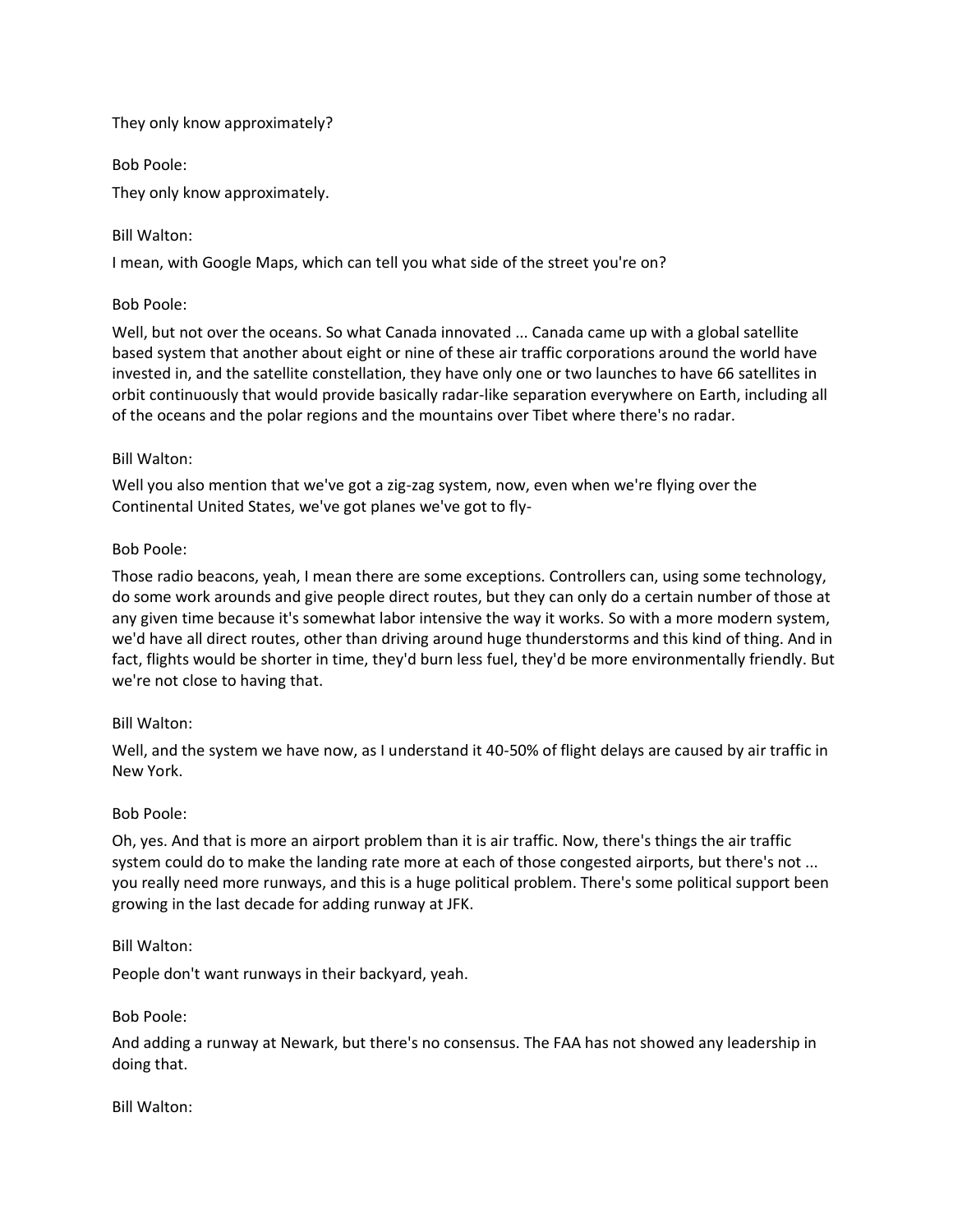So this idea is not going to solve that problem.

Bob Poole:

No, this is not going to solve that problem. It's going to help at the margins, but it's not going to solve it.

Bill Walton:

Now you talk about something called flight fibra strips, which are pieces of paper.

Bob Poole:

I should have brought one with me. Yeah.

Bill Walton:

For anybody just listening when we're describing, it's about four inches long, it's yellow, and what's on it?

Bob Poole:

Well it's got the flight number and the airline and a few other bits and pieces about the track. When a plane is given clearance to take off, it goes from the controller that controls the actual permission to land, a runner takes that strip to the next controller.

Bill Walton:

They walk it over to them?

Bob Poole:

They walk it over, yeah. And they stack them up on little racks. When Matt Lauer was still on the Today Show-

Bill Walton:

Why do I feel like that's just not safe?

Bob Poole:

Well, this is certainly subject to error. In Canada and in the UK and in several dozen countries they have electronic flight strip. They just hit a button on the computer, and it passes to the next guy's terminal.

Bill Walton:

Sure.

Bob Poole:

We're going to have this starting to be implemented maybe by 2021 in some control towers and facilities. But we're a long ways from that, now.

Bill Walton:

Well, they think actually 2021, you mentioned 2026 might be more realistic, so we've got to wait-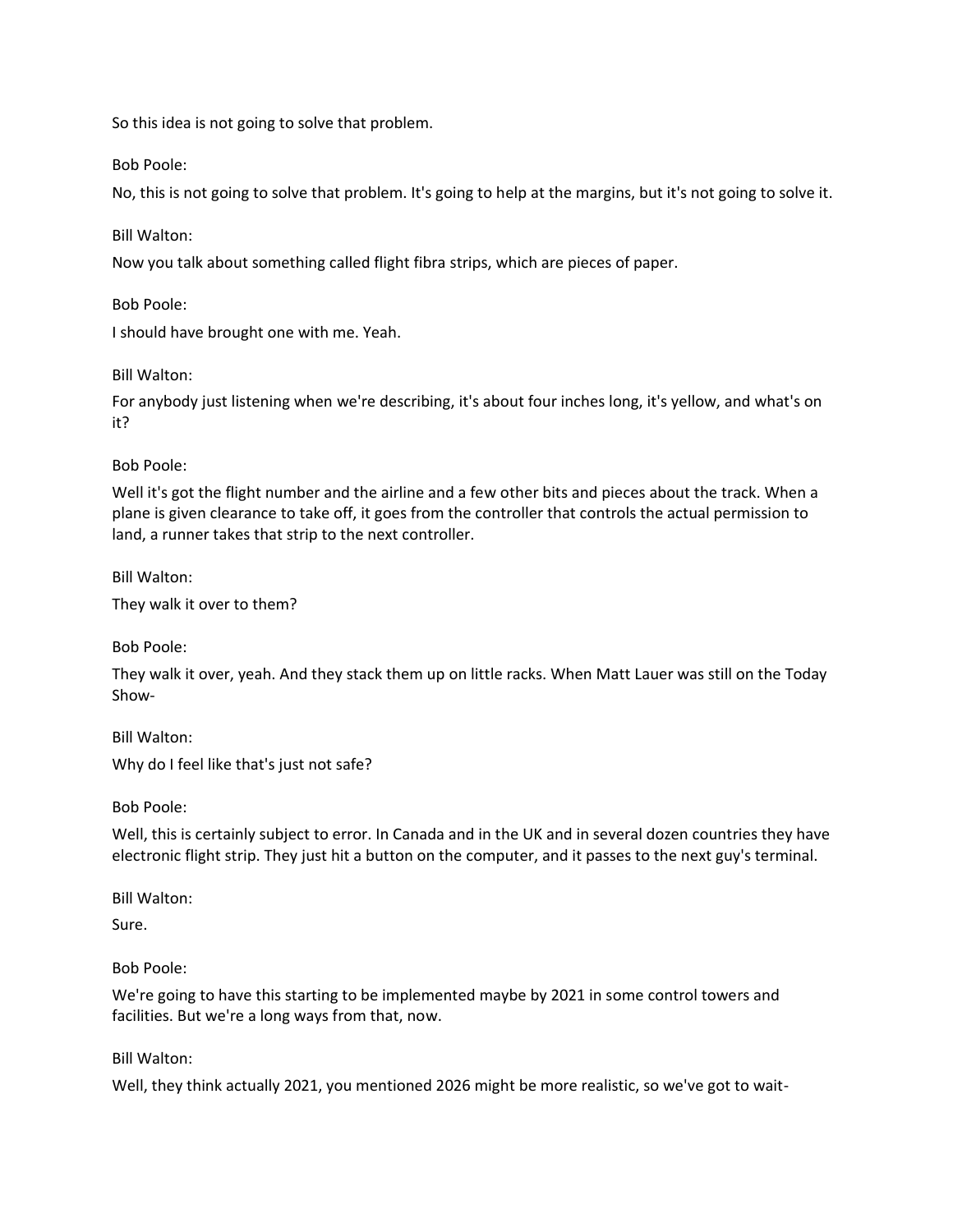Probably to have all the facilities equipped, yes, yes.

#### Bill Walton:

So we have a system now which we use excise taxes on airline tickets, which passengers pay for, and so we've got basically the system subsidized by commercial airline passengers and people not paying into the system are general aviation plane operators, which would be corporate jets, which would be-

Bob Poole:

Well, they're paying a little bit with the fuel tax.

#### Bill Walton:

Crop dusters, things like that, people that fly back and forth on ranches and farms in the Midwest and that sort of thing, but they provide only 2% of the revenue. So it's not nothing.

Bob Poole:

It's not nothing, but it's not in proportion to participants. The big offenders are the business jets and turbo props, because they fly at high altitudes, they use all the same services as any jetliner, and yet they pay pittance, instead of something approaching. Now, all over the world, the United States is the only civilized country that does not charge business jets standard weight and distance charges. This is universal practice around the world, and business jets do not suffer. It's a thriving industry worldwide.

Bill Walton:

Yeah, they can afford to pay.

Bob Poole: They can easily afford to pay.

Bill Walton:

If you can afford a jet you can afford the tax.

Bob Poole:

But the trade association, NBAA, had its claim to fame and membership contributions and its political action committee is that, "We protected you from ruinous user fees for air traffic control."

Bill Walton: So let's talk about the politics of this.

Bob Poole:

Yes, yes.

Bill Walton: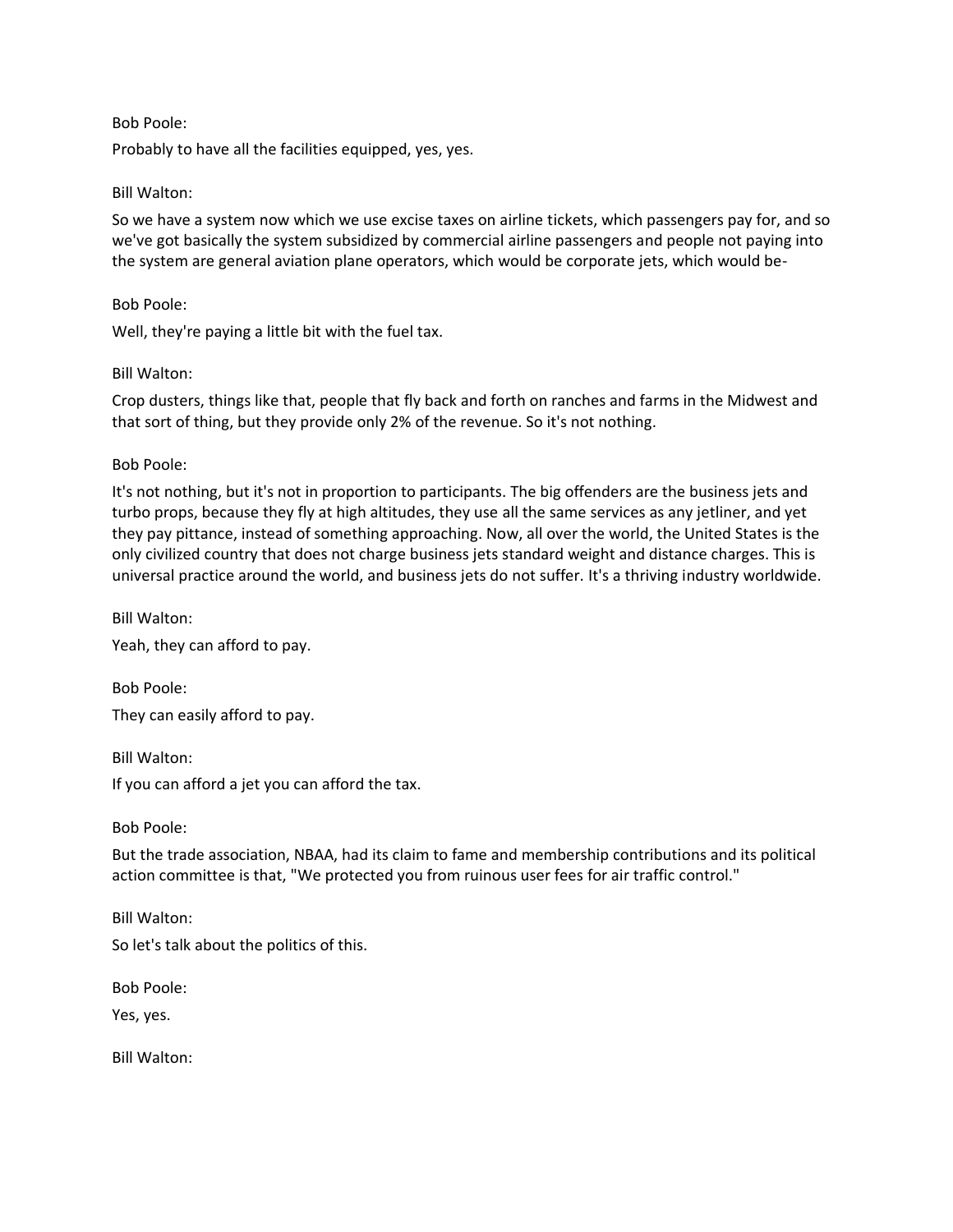Because it seems to me there's a compelling case to make this change. One of the things you mentioned that's important, this is not a for-profit entity that needs to be formed. This is more or less like a cooperative.

Bob Poole:

More like a user co-op, yes. Yes.

Bill Walton:

And you've got all the people who have stakes in the system and who's motivation is just to make it better and better. Faster, cheaper, more efficient, that sort of thing.

Bob Poole:

Right.

Bill Walton:

And there's no conflict of interest, here.

Bob Poole:

Yeah, and that model has worked superbly in Canada for 22 years since they started in Canada.

Bill Walton:

And the revenue from this would be paid by the stakeholders in the system. How would that work?

Bob Poole:

That's right. Everyone who flies would pay fees for the services. It would go directly to the company. Modeling as in Canada, now, so every year, they get a certain amount of revenue, they have a budget. If they get in more revenue than they've budgeted for, they have three choices. They can pay down some debt, they can lower the fees for the next year, or they can buy some capital equipment instead of having to go to the capital markets and finance it.

Bill Walton:

Well, you also mentioned that an entity like this can raise money. You can issue bonds.

Bob Poole:

Oh yeah, that's right.

Bill Walton:

One of the problems we've got with the current system with the fluctuations and the appropriations from finance is you can't ... same problem we have in education. There's no ability for R & D or for capital expenditures.

Bob Poole:

Yeah. These guys, big ones, Nav Canada and Air Service Australia and NATS in the UK have investment grade credit ratings.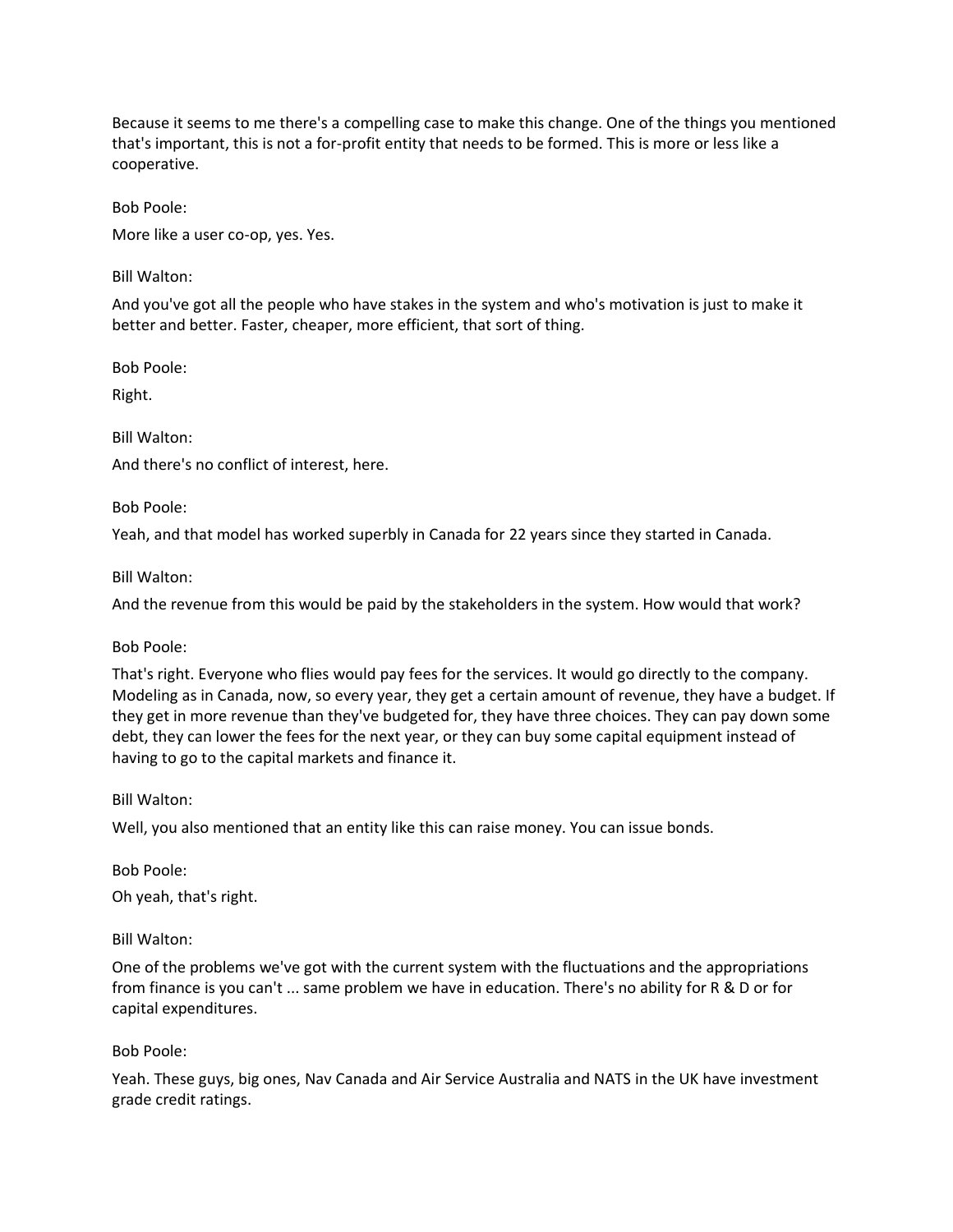Mm-hmm (affirmative).

Bob Poole:

They're a monopoly provider of a vital public service. What's not to like to a bond buyer, assuming they're well-run.

Bill Walton:

So, we're going to get into whose interests are being served or not served here, but as currently constituted, if you're working in the air traffic control booth, you're a government employee.

Bob Poole:

Yes.

Bill Walton:

You have a government union. And you're in that job forever.

Bob Poole:

Well, civil service.

Bill Walton:

Civil service. You're protected by all the civil service rules.

Bob Poole:

Right.

Bill Walton:

And if you're in that situation, it's like education. There's no incentive to invest in technology to replace people.

Bob Poole:

Well, the interesting thing is, we've had a reform effort going on in fits and starts over the last 20 years.

Bill Walton:

Not that I don't like people, but maybe it's time.

Bob Poole:

But this last round that I was very heavily involved in on two different task forces, one from the business round table, and one from the ENO Center for Transportation that brought stakeholders together and talked.

Bill Walton:

Yeah.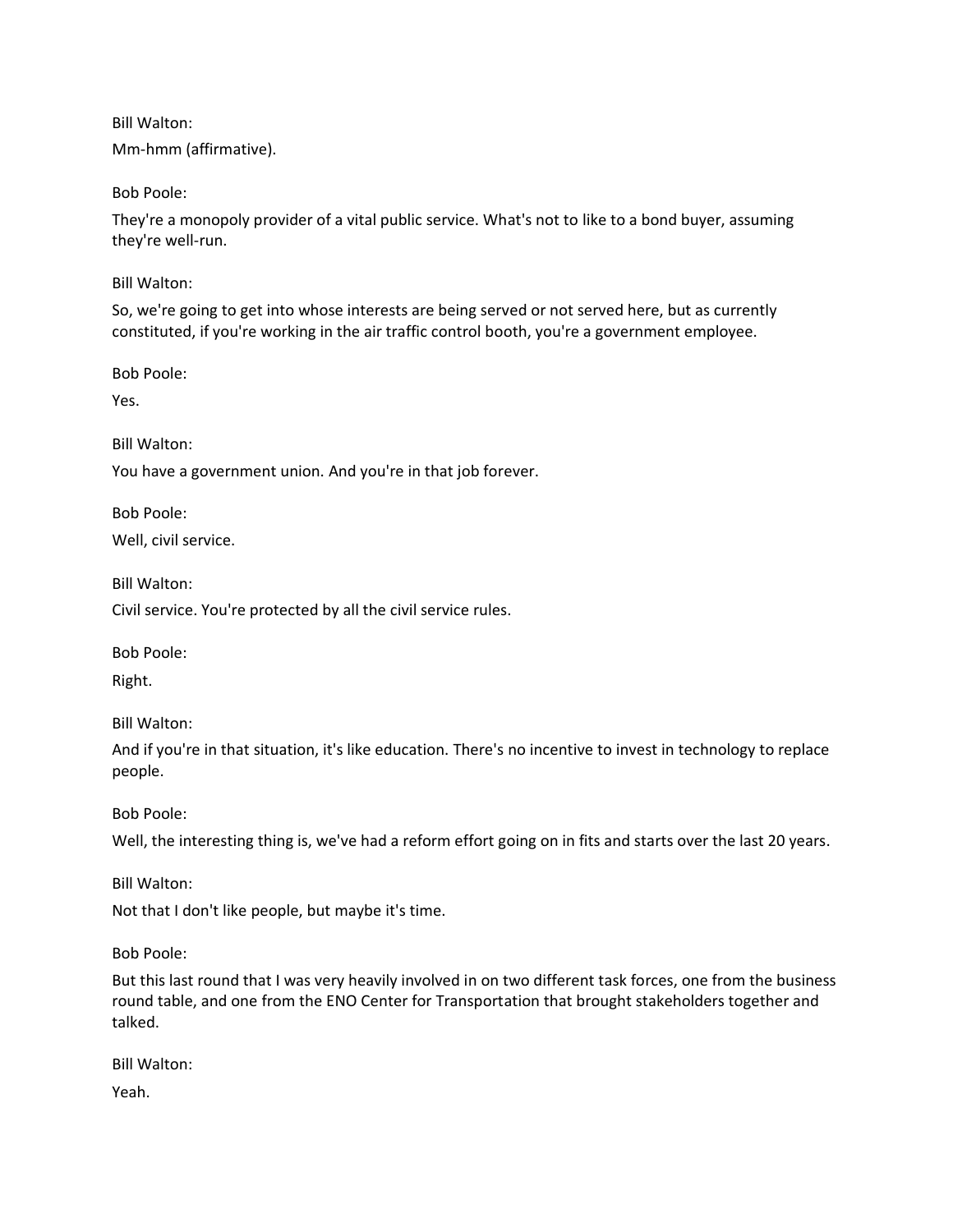The controllers union supported the effort to create a Nav Canada type system. They are so fed up with having inferior, antiquated technology.

#### Bill Walton:

They don't want to carry the yellow strips, either.

Bob Poole:

No, they don't want to do that. They're embarrassed by it. They go up to Canada, and they sit with the controllers there, "Oh my God." They're on board. It was all the other government unions that saw this as a slippery slope. If we take 30some thousand people, which is not all controllers, out of the FAA.

Bill Walton:

I see, if you do it here, you're going to do it everywhere.

Bob Poole:

It could be done everywhere.

Bill Walton:

If you prove it works here, then we might look at other-

Bob Poole:

Every single other government employee union was mobilized against this, which appealed to Democrats in Congress. It was partly probably audiological, but but it was also union PAC money and so on and so forth. And something called the FAA Manager's Association that represents a couple thousand front line supervisors also decided they were threatened by this. They didn't want to lose civil service protection. They love the bureaucracy that makes them feel important and blah blah blah. FAA also, because it's a government bureaucracy and civil service pay scales, they have a real tough time hiring and keeping really top notch program managers, engineers, software people. Those people can make two or three times as much in the private sector. They can get bonuses, they can get stock offerings and so forth. So FAA then becomes dependent on contractors, on big aerospace contractors.

Bill Walton:

Mm-hmm (affirmative).

Bob Poole:

I mean, I started out, my first job out of MIT was at Sikorsky Aircraft. I know how the game's played.

Bill Walton:

Great helicopters.

Bob Poole: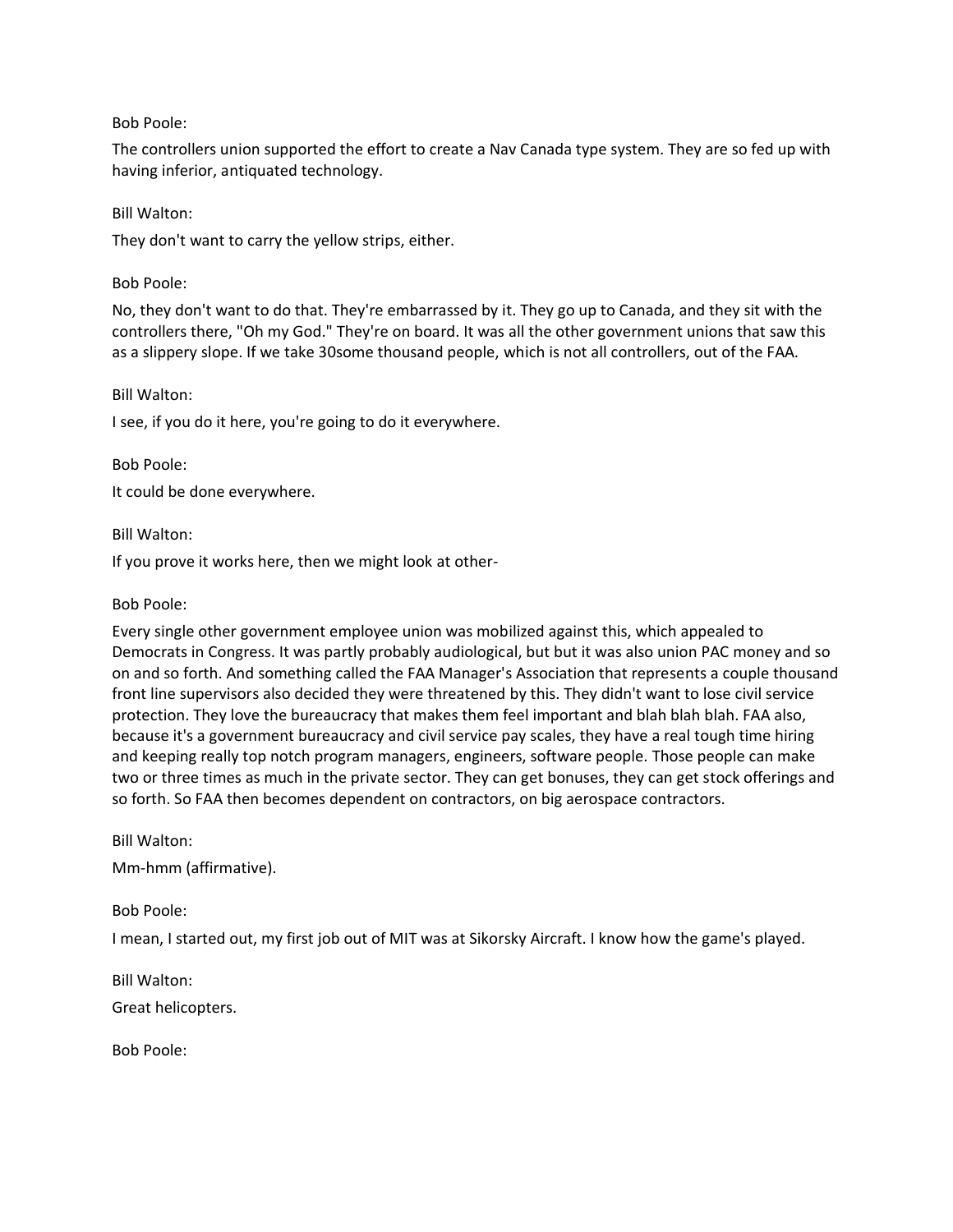Yeah. Great helicopters. But what you want with government contracts, you want to bid competitively to get the job, and then change orders, well what about this, what about that? That game is played relentlessly.

### Bill Walton:

Picking up on change, in our closing moments, here, can Congress pass a bill simply saying we're going to change this from the old system into this system?

Bob Poole:

Yeah, they can. That's what we have. We actually had a bill.

Bill Walton:

This solution is in the hands of Congress.

#### Bob Poole:

Yes. It's entirely in the hands ... we had a bill this year that we had a champion. Chairman Shuster with the House Transportation Committee was all for it. It passed the House committee with protections for general aviation. There were actually going to be no user-fees by statute on even business jets and any general aviation.

Bill Walton:

So they got out-

## Bob Poole:

They got out completely free. Well, what happened, the politics of this bill with that in it never got to the House floor because of the coalition built by the business jet people. They told lies to small town mayors, small airport directors, saying, "This is a plot to have the big airlines take over air traffic control and the national air space, and they're going to do this in turn. All the spending is going to be biased in favor of big hub airports. You guys are going to lose out." This was all completely wrong.

#### Bill Walton:

They were all told it's going to be a greedy, for-profit corporation.

Bob Poole:

Exactly. They portrayed it as if it was a greedy, for-profit instead of what it actually was, which was a clone of Nav Canada Non-Profit User Co-op, basically.

## Bill Walton:

So we need to mount ... you and me and whoever else, we need to mount a PR campaign for this.

## Bob Poole:

Well, a lot of us have been trying. I mean, the airlines were very strongly in favor of this, along with the controllers union, the pilots unions, flight attendant unions were for it.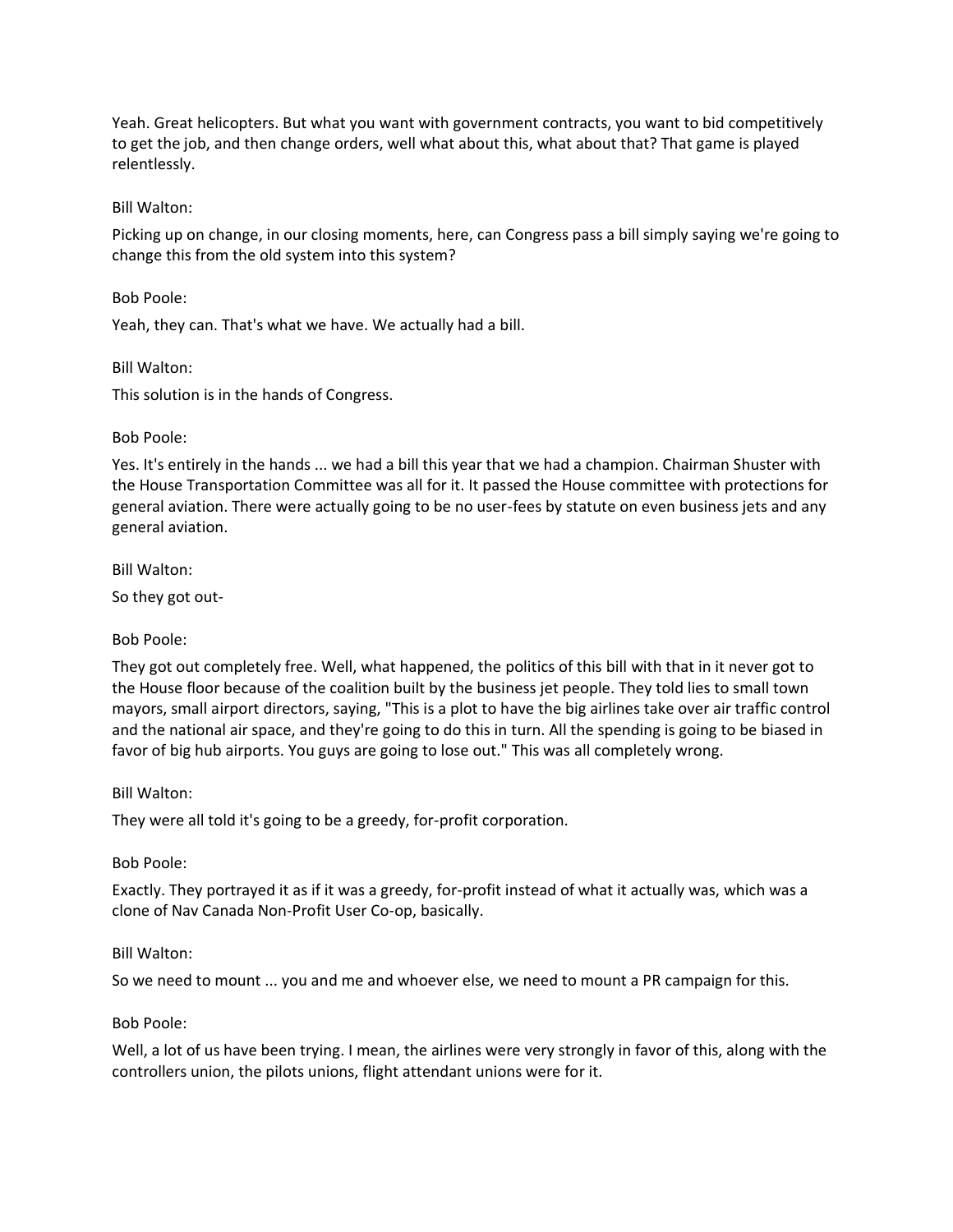Yeah.

## Bob Poole:

They all said, this is going to make the system so much better. It's going to be less costly, it will be more efficient, have better technology sooner. But this coalition, there was never a counterpart in the Senate to this bill, because Senate heavily represents rural states.

## Bill Walton:

And you mentioned that a lot of the members of the Congress fly planes.

## Bob Poole:

They are. There's a huge general aviation caucus that either fly planes or like the private pilots and their political action committees.

## Bill Walton:

Now, one thing I heard was that, well, this is going to hurt the rural airport.

## Bob Poole:

Yes, that was the propaganda line that the business shed community sold. They bamboozled small town mayors, small airport directors into seeing this as a plot that would disadvantage rural America small towns and so forth.

## Bill Walton:

So the line of action here is to support Congress moving on this. Is there a bill? Is it dead, now?

## Bob Poole:

It's not completely dead. The House has passed its FAA. FAA gets reauthorized every four or five years. House has already just passed the bill with the air traffic provisions stripped out in order to get enough votes to pass it on the floor. The Senate has only the Commerce Committee has approved a bill, but it's still subject ... actually, they might not have approved it. It still could be amended to include. It probably wouldn't include the whole corporation idea, but bare minimum would be to take it out of the FAA and maybe set it up as a separate entity within the Department of Transportation. You'd at least get the arms length safety regulations.

Bill Walton: What's the name of this bill?

Bob Poole: It's the FAA Reauthorization Bill.

Bill Walton: FAA Reauthorization.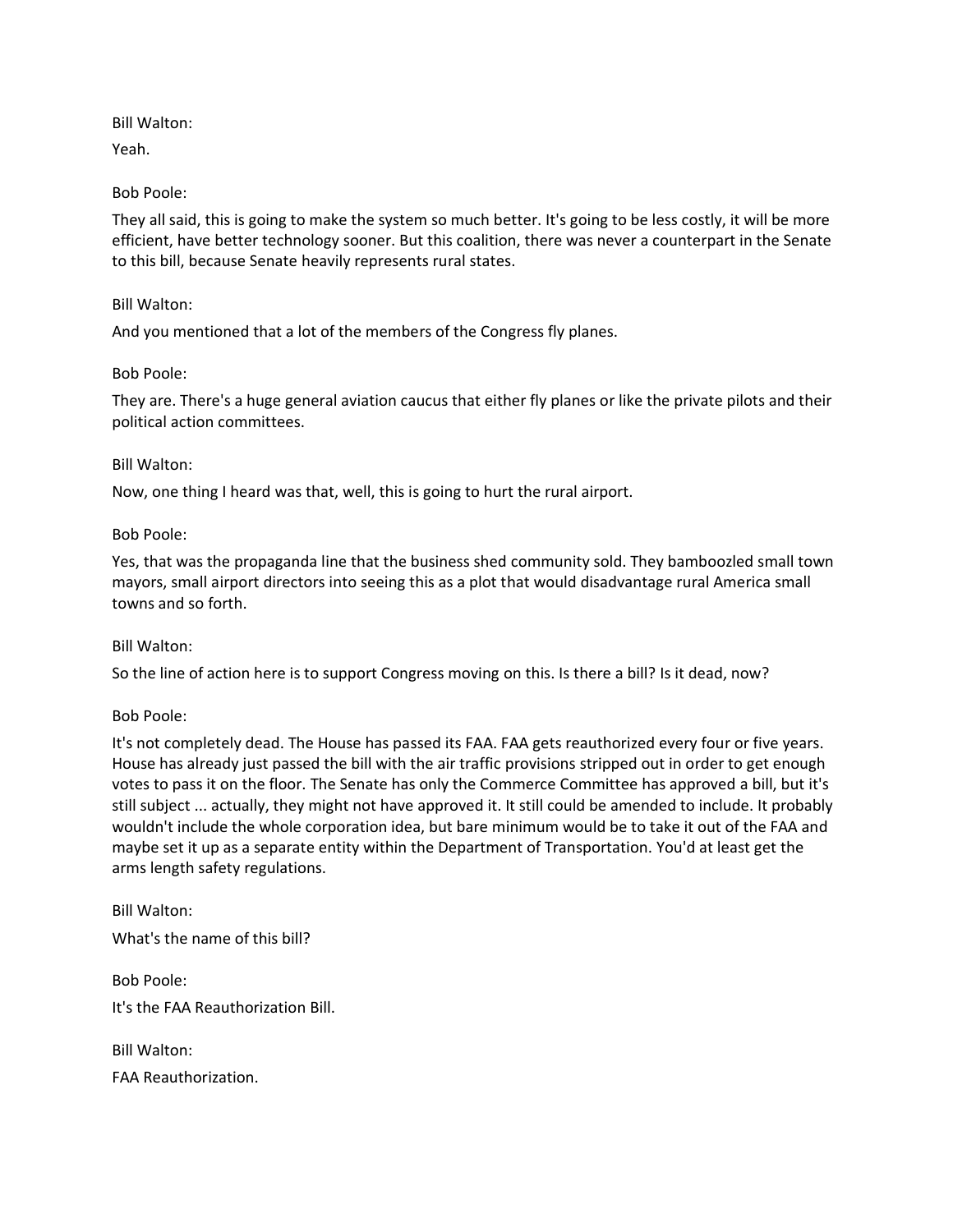Yeah.

Bill Walton:

So the next time you, who are listening to this, are sitting on a runway in an airplane in a long line of planes at La Guardia and saying, "There's got to be a better way." There is a better way.

Bob Poole:

There definitely is.

Bill Walton:

So you text your Congressman and say, "Support the ..."

Bob Poole:

Air traffic corporation. Make the air traffic system into a self-funded air traffic corporation and get it out of the government.

Bill Walton:

Got it. Okay. And you can follow Bob's writing on this at ...

Bob Poole:

Reason.org.

Bill Walton:

Reason.org.

Bob Poole:

Just by name, my newsletter on air traffic control, you can sign up for that. It's no charge, comes out every month, and keeps you posted on these things.

Bill Walton:

Great. Well thank you, Bob. This is fascinating. Let's make this happen.

Bob Poole:

Thank you very much.

Kenny:

Okay, excellent. Quick question. Are you ready to launch right into the next one where I won't stop cameras? Or do you want me to stop now?

Bill Walton:

Oh, we're ready to launch now.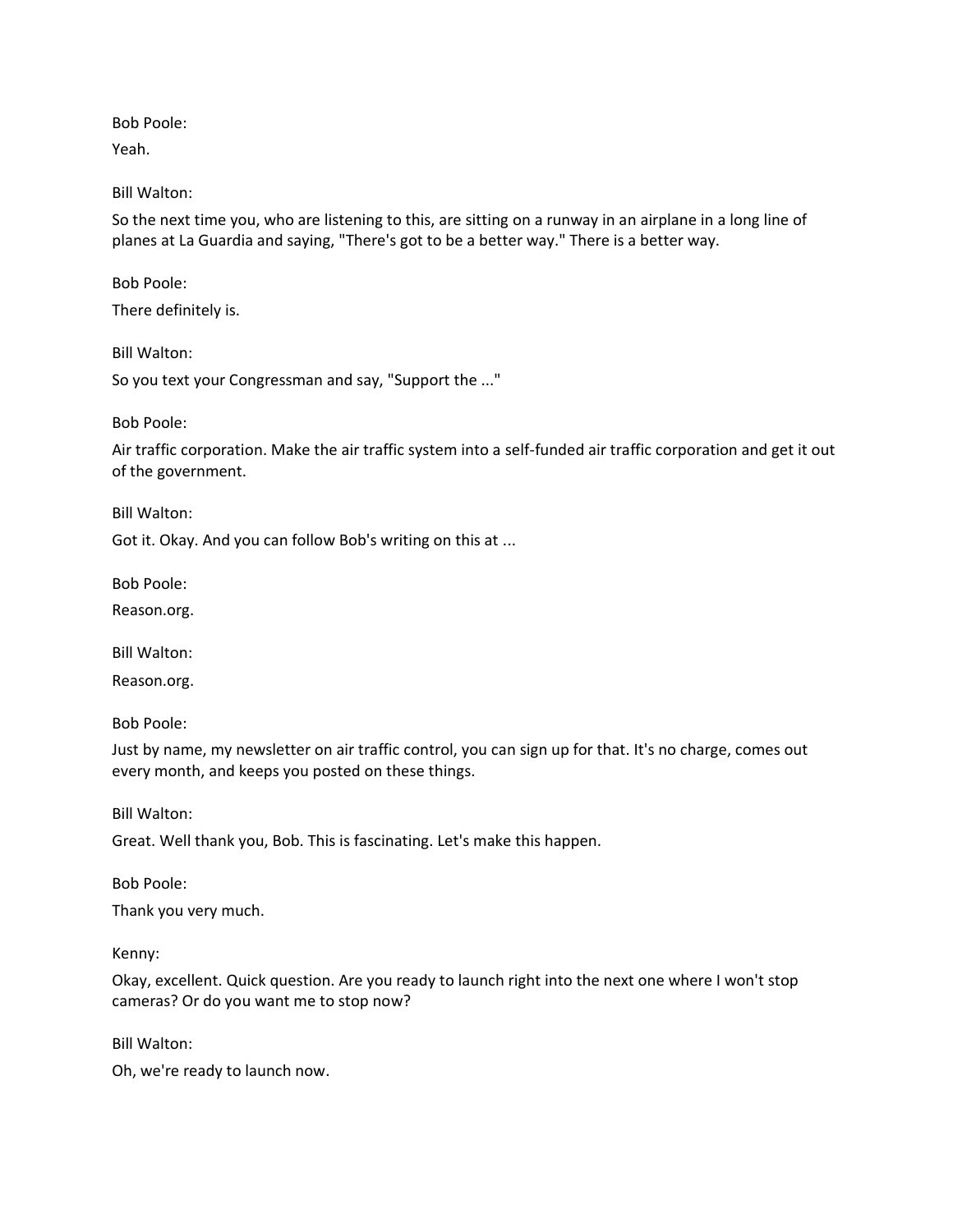Bob Poole: Yeah, we might as well go ahead.

Bill Walton: Because he's got to be somewhere. Got to catch a plane.

Kenny: Well that was pretty much 20 minutes.

Bill Walton: Yeah, that was the ...

Bob Poole:

No, I'm actually have dinner tonight. I'm getting an award for the work on air traffic control from the ENO Center for Transportation.

Bill Walton:

Congratulations.

Bob Poole: Policy Entrepreneur of the Year, or something like that.

Bill Walton:

I'd vote for you. Okay, so the next one is ...

Bob Poole: Metro [00:21:45]

Bill Walton:

So I'm going to launch this one. We'll keep her running, here.

Kenny:

Just a minute, please.

Bill Walton: You going to take a second?

Kenny:

Yeah.

Bill Walton:

Okay, take a second. Then we'll launch into it. Well, people get a lot of awards, and in your case-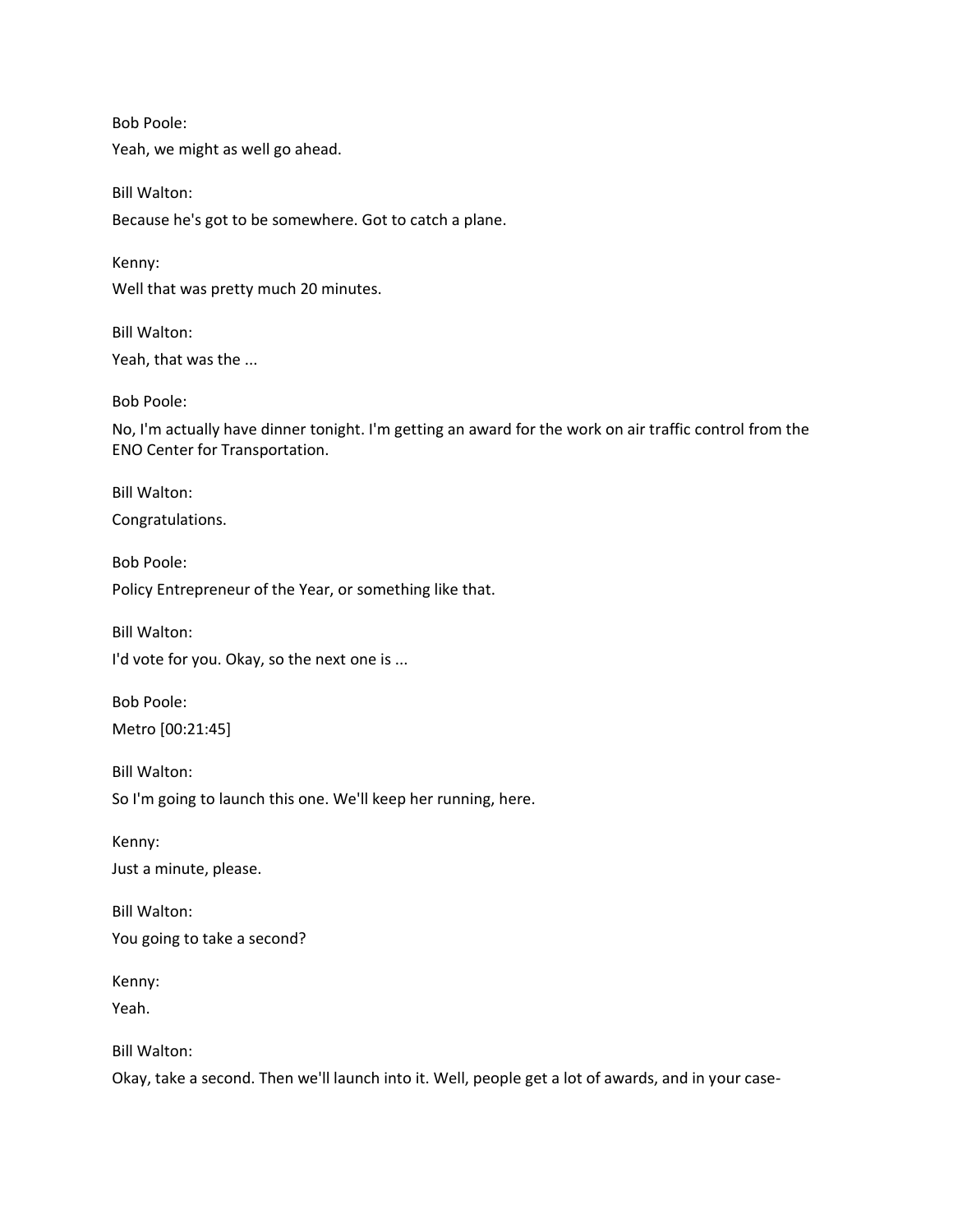I get an award for not accomplishing it. What can I say? I mean, I'm not the political tactician. I'm the policy guy, and we built a strong coalition. The strongest we ever had. This was tried in the Clinton administration, inspired by Airways New Zealand. It was '94, and they actually-

Bill Walton:

Yeah, this was a Clinton-Gore thing.

Bob Poole:

Actually had a bill drafted. The Secretary of Transportation supported it. They could not get it out of committee. They could never even get approved by the Aviation Sub-committee.

Bill Walton:

Kenny, are we ready?

Kenny:

We are ready. Ready when you are.

Bill Walton:

Okay. I am ready to go, here.

Kenny:

Want to reset your-

Bill Walton: Yeah, let me reset the clock, here.

Kenny: Set another 20, I'll let you know.

Bill Walton:

Yeah, we're going to do 20. I like this 20 minute discipline. We sometimes get ... we could have talked forever.

Bob Poole:

Oh, oh yeah. Yeah. Get me started on this, you know. I could tell you stories.

Bill Walton:

Okay. Here we go.

Kenny:

Sound is good, we're still rolling on everything. Alright, whenever you're ready.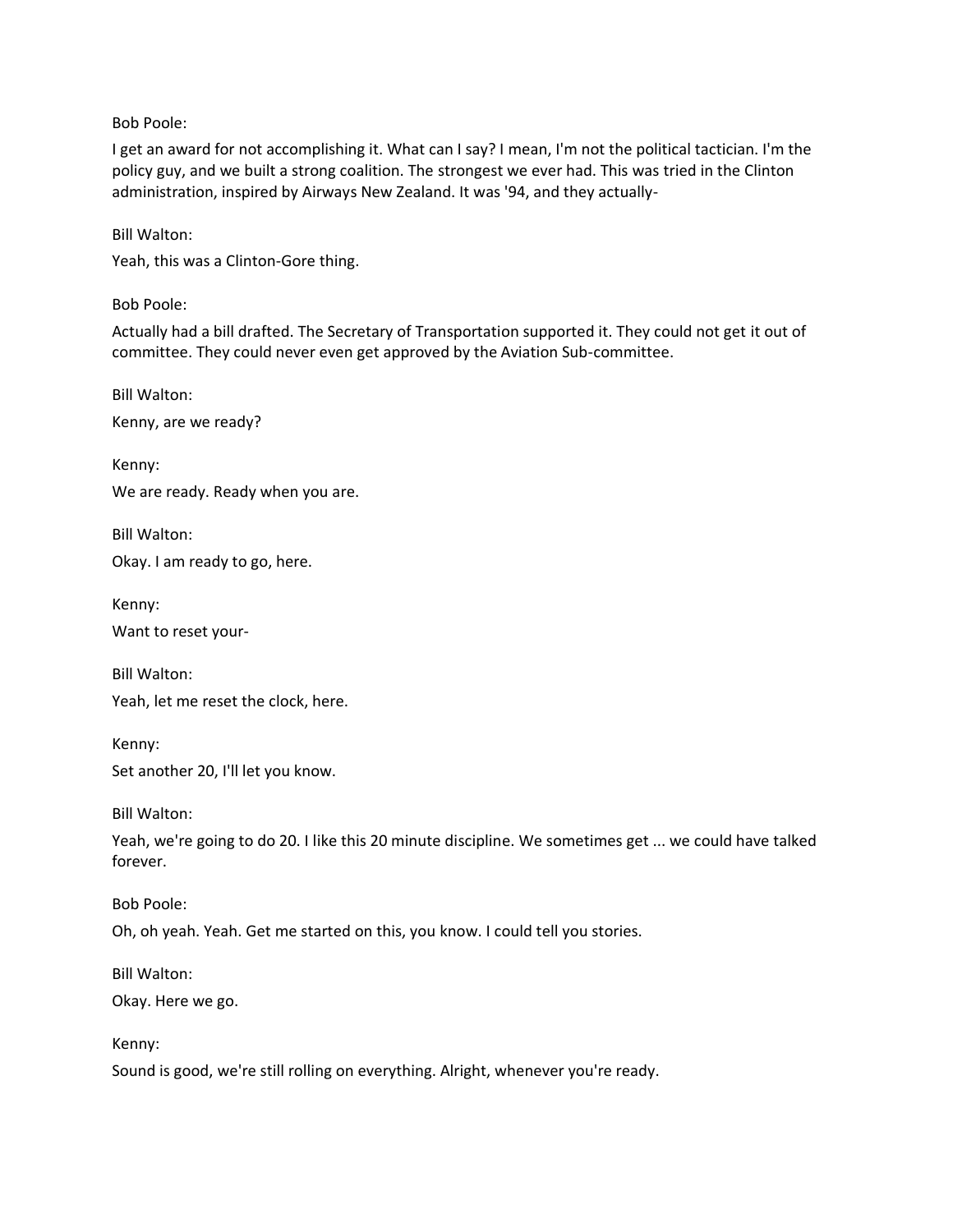Think about what American motorists put up with when we drive on our freeways and our major highways. Chronic congestion, hours wasted in traffic, poor maintenance, crumbling bridges, Congress launching boondoggle bridges to nowhere. These problems all stem from an obsolete funding and management model, so says my guest, Bob Poole, who's the founder of Reason Foundation and is their Director of Transportation Policy. Bob is an MIT engineer, advised the Reagan, both Bush, and the Clinton administrations on infrastructure issues, and he was also an advisor to the Trump transition team on all things infrastructure. Bob, let's talk about why our highways aren't serving our interest and what we can do about it.

## Bob Poole:

Okay. Our highways are a classic state-owned enterprise. They are run by a government agency that has nothing to do with the market. Their budgets come annually from politicians and legislatures. We do pay gasoline taxes, which are supposed to be the highway funding, supposed to be a user fee, but they're actually paid to the state governments and to the federal government. They go into the treasury, they get appropriated annually by legislators, and there's basically a little bit of financing because the states sometimes issue transportation bonds, sometimes backed by fuel tax revenue, sometimes backed by general tax revenues, but mostly it's on a cash basis.

## Bob Poole:

People who use highways are not even talked about as customers in the transportation business. They're called users, and treated as users. And in fact, in some states like California, they're treated as nuisances. That the policy focus is, we've got to get them out of their cars and off the highways and into buses.

Bill Walton: So they're not customers.

Bob Poole:

They're not customers in any way, shape, or form.

Bill Walton:

I think you're right. They're users, and they are being used.

Bob Poole:

They are used, exactly. This is a terrible model. Milton Friedman was the one who first put me onto this. He wrote an essay that's little known, in the 1950s before the interstate highways, saying that our highways are a socialist enterprise.

## Bill Walton:

Well, let's do a little history. We started out in the 19th century when we had horse and carriage and buggies and that sort of thing, and we had a lot of highways that were owned by entrepreneurs.

Bob Poole:

That's right.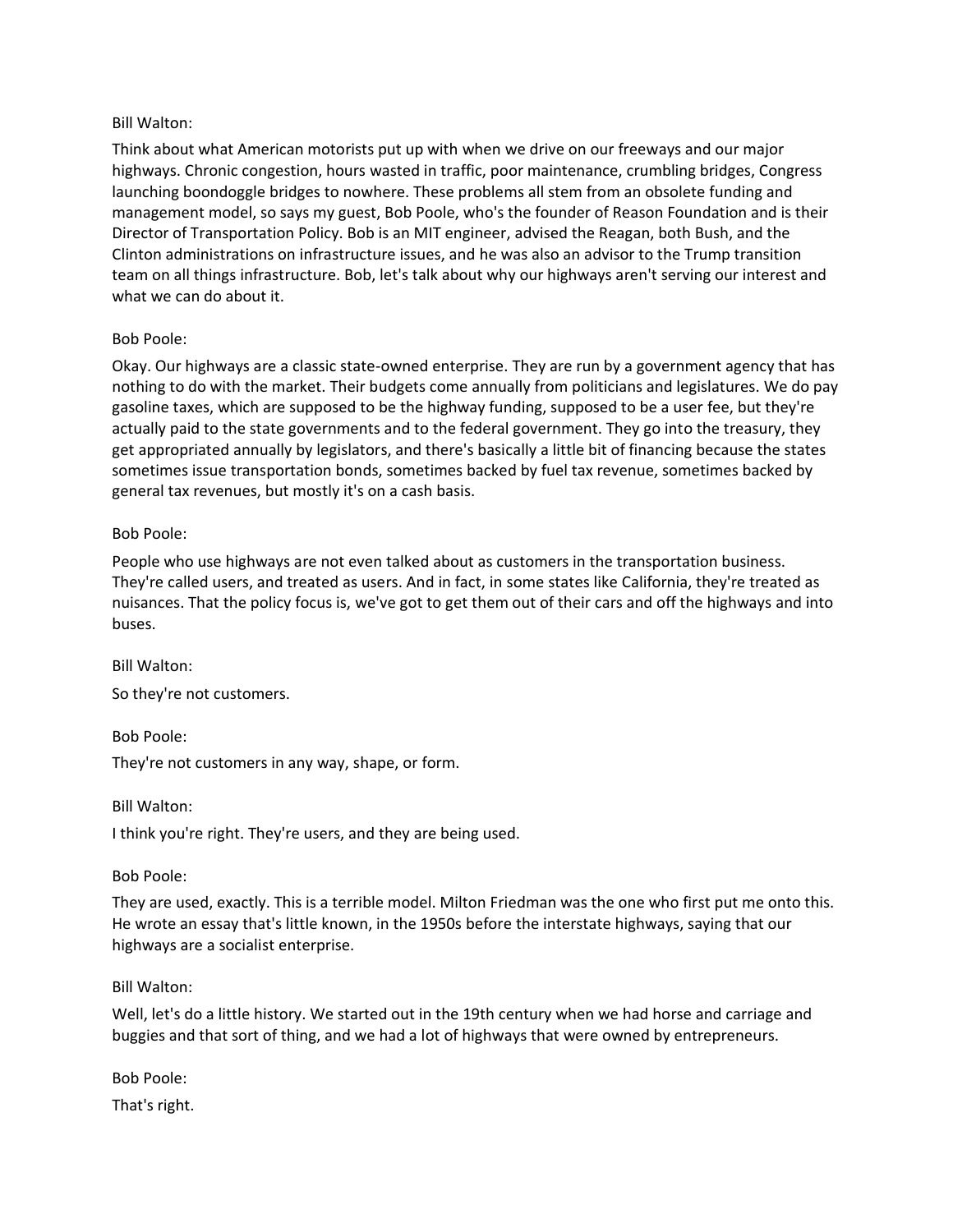And they paid user fees.

#### Bob Poole:

They were toll roads, called turnpikes. Yeah, but they were private. They were started by entrepreneurs and people representing towns that wanted to have better connections to other towns that were 30, 40, 50, 80 miles away.

#### Bill Walton:

So the automobile starts getting very popular, thanks to Henry Ford. More cars on the road, we need more highways, we can't do this.

#### Bob Poole:

Well, first thing we needed was paved highways. City streets were paved by then because there were lots of wagons, there were trolleys with tracks down the street. But almost all highways were dirt or gravel roads. They were not paved in those days. So the movement came partly from the farmers to have paved roads outside the cities. Rural roads. And the old turnpike model, the turnpikes were basically all gone by that time. Most of them had eventually folded as competition from railroads, basically, yes. So we didn't have the examples anymore so people kind of forgot about it. So Oregon came up with the first gasoline tax. All cars got about the same miles per gallon, the early cars, and it seemed like an obvious user fee. Tolls would have been better, but it was cumbersome to collect tolls since you buy gas, anyway.

## Bob Poole:

Within ten years, all states had gasoline taxes dedicated to highway. Everything dedicated entirely to highways, and usually called a highway trust fund. Federal government, in the '30s in the Depression-

Bill Walton: And gas taxes were collected at the state level.

Bob Poole:

At the state level.

Bill Walton: And did we have federal gas taxes then?

## Bob Poole:

We didn't, then. Highways were entirely a state's responsibility. In the '30s, in the Depression, Congress looked at all the revenue coming into states through the gasoline tax and said, "Gee, we should get these." So they put in a one cent a gallon federal gasoline tax that the states had to collect and send to Washington. It was not for highways. It was just a general revenue source to help bail out the federal government and support the New Deal programs. And they gradually raised it to two cents. I think by the time the interstate highway program came along in '56, they proposed a new federal gasoline tax. It was either four or five cents a gallon. That was the first dedicated highway use tax for the federal government, and that was solely for the purpose of building the interstates. It wasn't to fund state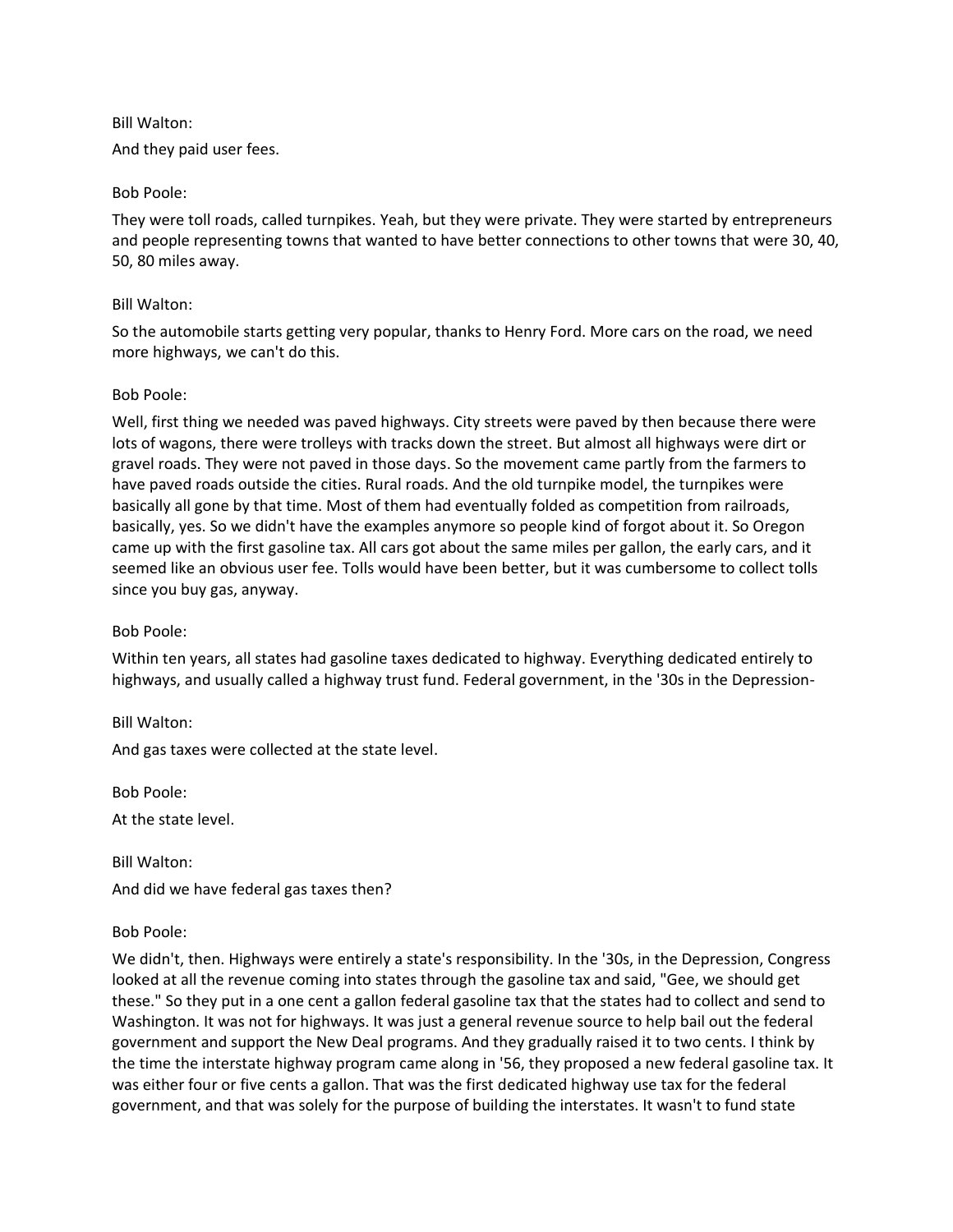highways. It was to build the interstate highway system, and the presumption was, "Well, once that's built it'll go away." But what happens?

Bill Walton:

A tax that goes away.

Bob Poole:

A tax that goes away, you're never going to see it. So it took longer and more cost to build the interstate.

Bill Walton:

How much are we raising from the gas tax now at the federal level?

Bob Poole:

It's about 40-some billion a year.

Bill Walton:

40-some billion.

Bob Poole:

But it's not growing in real terms, because of improved fuel economy, electric cars and so forth.

Bill Walton:

Well that's one of the ironies of this system. Irony is maybe the wrong word, but as we make cars more fuel efficient-

Bob Poole:

Right, oh yeah.

Bill Walton:

And they use less gas, you're collecting less revenue to pay for the roads.

Bob Poole:

Exactly, so what a lot of us-

Bill Walton:

Sort of unintended consequences.

Bob Poole:

It's an unintended consequence of a set of other policies originally started because of energy independence. We didn't want to be importing so much from the Middle East. But it's now environmental type of thing. That's going to continue going on, regardless of the change. I mean, it'd make it slow down a little bit, but I don't think there's any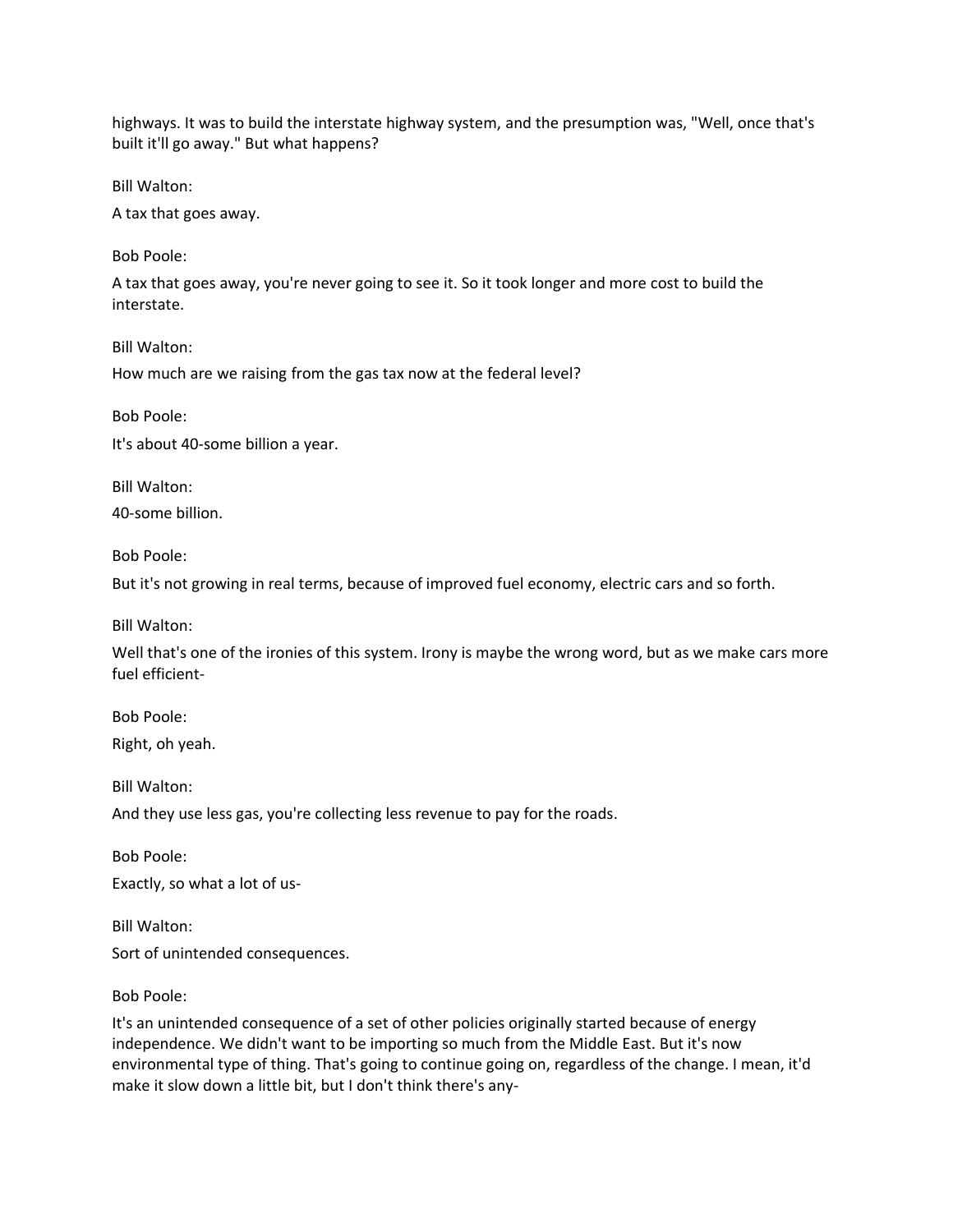Bill Walton: But the \$40 billion doesn't go to highways and ...

Bob Poole: Oh, no. See, what happened over the years ...

Bill Walton:

So that's a change.

Bob Poole:

The Congress kept increasing it. It's now 18 point something cents a gallon. It hasn't been increased since 1993, though, because it's become so unpopular. Congress invented ... there's 108 federal programs that are funded by federal transportation program. Transit, sidewalks, bike paths, recreational trails, all funded out of that federal hype. 108 separate programs.

Bill Walton:

It's almost a quarter of the budget, isn't it? Or even more?

Bob Poole:

It's about 25% of the budget that goes to non-highway purposes. So that's one reason I think that it's so unpopular.

Bill Walton: And the gas tax is a regressive tax, isn't it?

Bob Poole: Well, it is to some extent, yeah.

Bill Walton:

It hits the poorest people hardest because they pay disproportionately more for gas.

Bob Poole:

True. On the other hand, rich people tend to drive bigger, more expensive gas-guzzlers to some extent.

Bill Walton: Are you talking about my F-150 pickup truck?

Bob Poole:

Right. So gas taxes are not as inequitable in that sense as state sales taxes for transportation, which we see a lot of in urban areas. Those are really regressive. But there's probably not any good other way to pay for a lot of local transit and stuff. So anyway, the federal thing is broken. It's not collecting not enough. Congress ramped up the spending so much starting about 15 years ago, that when the gas tax started leveling off, they said, "Wait a minute. How are we going to continue the gravy train?" So they started, every time the reauthorized the federal highway program, they had to get bailout money.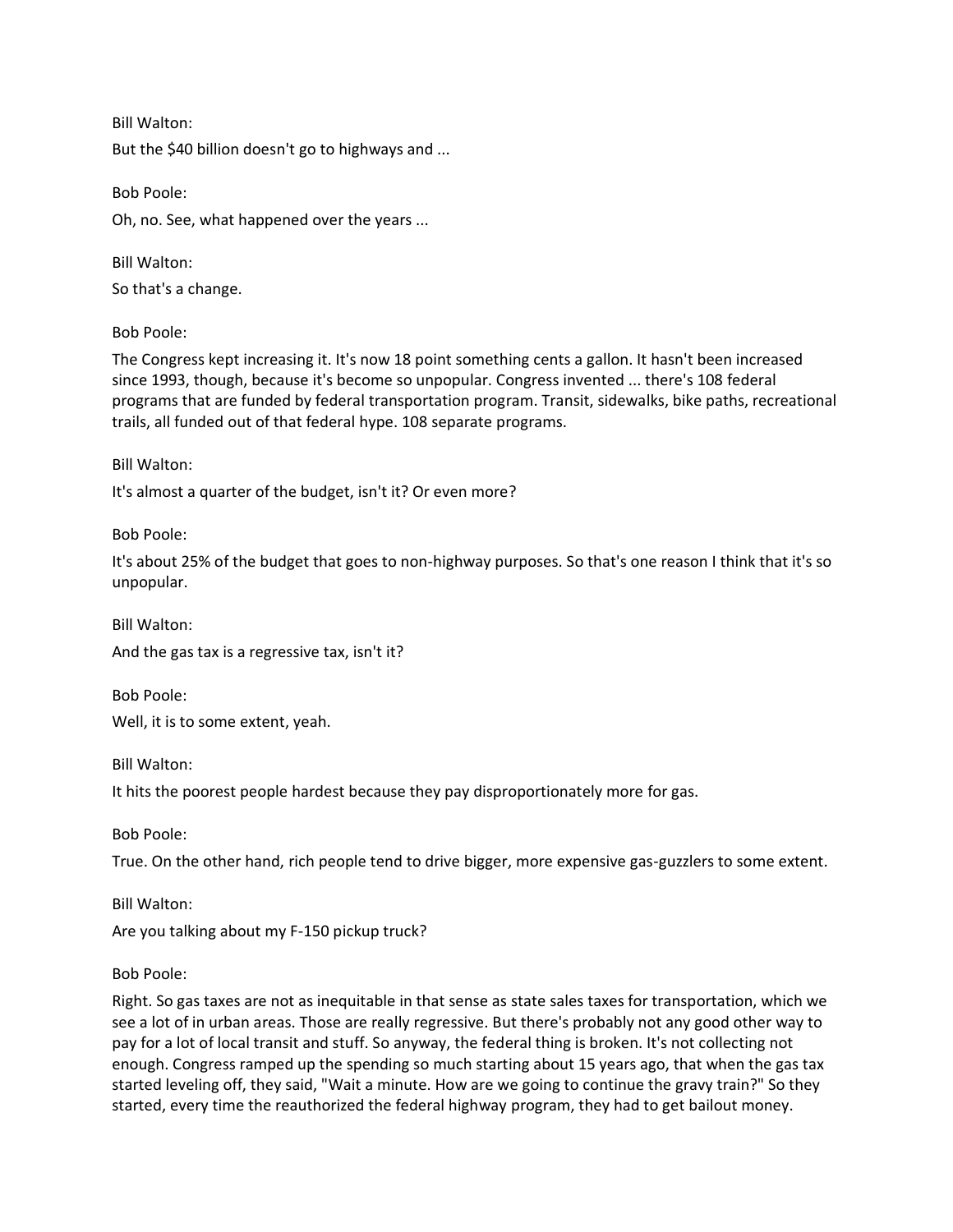It's \$10 billion a year of general fund money that now goes into the highway trust fund, in addition to what comes in from gas taxes now. Year after year after year. So they're taking in 40 and spending 50, in round numbers, to support all this other stuff that they're doing. And every single one of those 108 programs has a constituency behind it, so if you try to say, "Oh no, we want to go back to having it be only for highways." Forget it. The politics of that just don't work.

#### Bill Walton:

So what's the ... you've written a book about it. It's going to come out in a couple of weeks, called "Rethinking America's Highways: A 21st-Century Vision for Better Infrastructure." So you have solutions.

#### Bob Poole:

I have solutions. The vision is that we've got to shift from the state-owned enterprise funded by taxes to basically a kind of a modern day toll road model where the highways are basically vital utilities like electricity, water supply, telecommunications, natural gas service that comes to your house, cell phones, cable. All of these things are provided by companies. You pay the company based on how much of the service you use. You get a transparent bill. The money goes entirely to the company, unless the government puts some little utility tax on it, but that's a different question. But that model, highways are the only vital utility that we have that is not done in a corporate structure with user payments directly to the provider. Instead, the money goes to the government and is allocated politically, which is why you get all sorts of perverse outcomes like bridges to nowhere. A project in every legislator's district this year, but maintenance takes the leftovers. So you have massive deferred maintenance building up because it's not politically sexy for the legislators to fund that.

Bill Walton:

So, who owns the land that the interstate highways are on?

Bob Poole:

The states. The states own the interstate highways.

Bill Walton:

So it's not ... the federal government doesn't own that.

Bob Poole:

No, no. Federal government paid 90% of the cost, originally, but they owned, and it's the states' responsibility to properly maintain, widen when it's needed, and rebuild when they wear out. And they were built with at best a 50 year design life, and most of them are over the 50 years, now, and in the next decade almost all of them will be older than 50 years. They need to be rebuilt. Many of them need to be widened. I did a big study at Reason Foundation four years ago, estimated the cost in the ballpark of a trillion dollars to rebuild and widen, where necessary.

Bill Walton:

So this has been tried in Europe.

Bob Poole: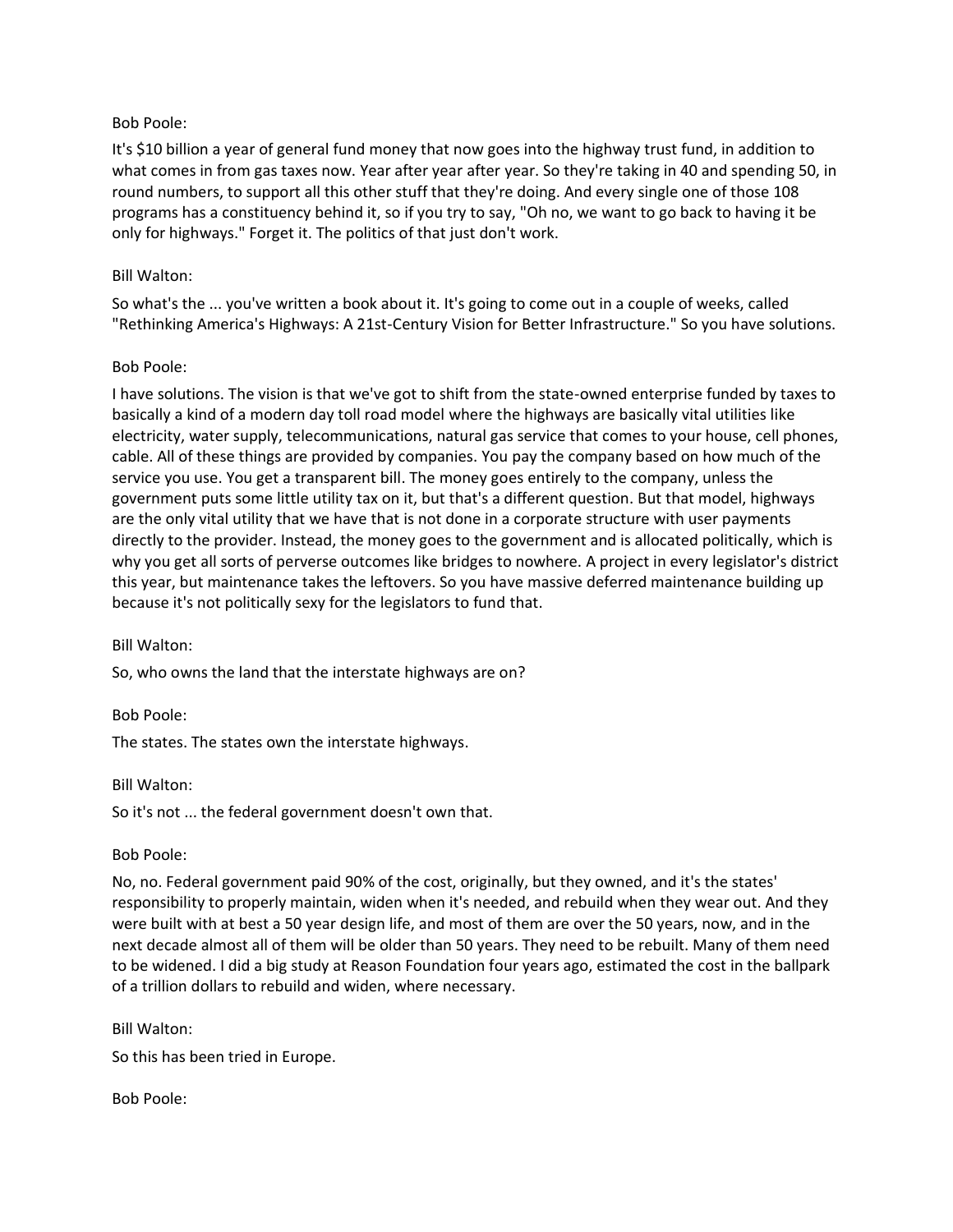Oh yes, yeah.

Bill Walton:

And you go on their interstates, or whatever they call them there.

Bob Poole:

Yeah, motorways. Most of the motorways are toll. Germany does not have tolled motorways, but France, Italy, Spain, Portugal all have tolled motorways. To some extent in Austria, and all over Latin America this is what they're doing, now.

Bill Walton:

Who owns them?

Bob Poole: Well, it depends on the country. In France-

Bill Walton:

Well, just generically.

Bob Poole:

Well, nominally the national government in France owns them, but they're long-term franchises like our electric utility franchise. They're typically between 50 and 99 years.

Bill Walton:

Okay.

Bob Poole:

So, but the companies own the facilities for the duration of the franchise. When it expires the government can renegotiate a new term and put it out to bid for somebody to come in and buy the assets and then run them for another franchise term, or the government, in rare cases, can take it over and run the utility itself. So that's the model that we have in France, Italy-

Bill Walton:

So this is private ownership, but like the utilities, it's highly regulated.

Bob Poole: It's regulated, yes.

Bill Walton:

Regulated by the state or the federal?

Bob Poole:

By the states. Well, in France I think it's national government. But in Australia, it's the state governments, in Canada it's the Provence governments.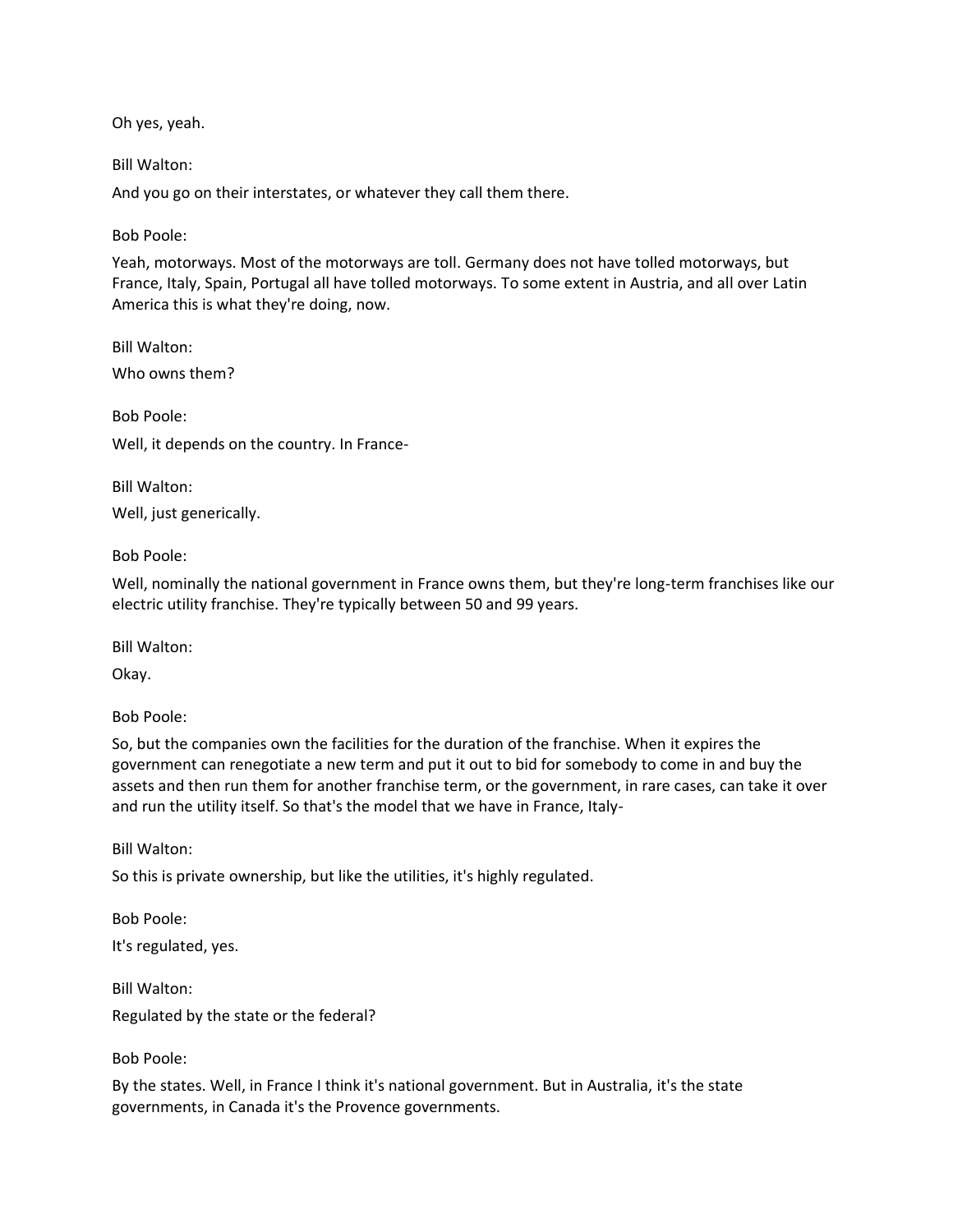And the owner of these highways have an incentive to keep them highly maintained and user friendly, to use that user word.

## Bob Poole:

Absolutely. First of all, if they're going to issue revenue bonds based on the toll revenues, people who buy the bonds insist that they have proper maintenance because otherwise people won't use the roads.

## Bill Walton:

We tried this in Indiana. Didn't Mitch Daniels sell-

## Bob Poole:

Yes, Mitch Daniels, the governor, leased for 75 years, the Indiana toll road. Now, it turns out the initial team that bought it very aggressively financed it, and they had balloon payments coming due. They paid \$3.8 billion for a 75 year franchise.

#### Bill Walton:

So they overpaid. They financed it improperly.

#### Bob Poole:

Yeah. And after the great recession, cut their truck traffic revenue in half. They could not make the balloon payment, and they filed Chapter 11. So there was no taxpayer bailout. Wisely, the Indiana state government said to the lenders, "Alright, let's together figure out how you could get protected out of this." They agreed to put it out to bid for a new franchise.

## Bill Walton:

So this is like a company going ... I mean, my old private equity world just had somebody new come in, and they pay less for it that knows economics.

## Bob Poole:

Well, it turned out in this particular case, the consortium of pension funds, led by Australia's IFM Investors, which invests in infrastructure on behalf of pension funds in Australia, paid \$5.6 or 5.7 more than the original session for the remaining something like 72 years of the concession. They decided that they didn't need the double-digit return that the for-profit companies were getting. They would be satisfied earning a safe 8% return. So they put a very heavy equity.

#### Bill Walton:

I'd be happy getting a safe 8% return.

## Bob Poole:

They put in more than 50% equity in the deal and only had to finance half.

Bill Walton:

So you're saying this is ideal for pension funds.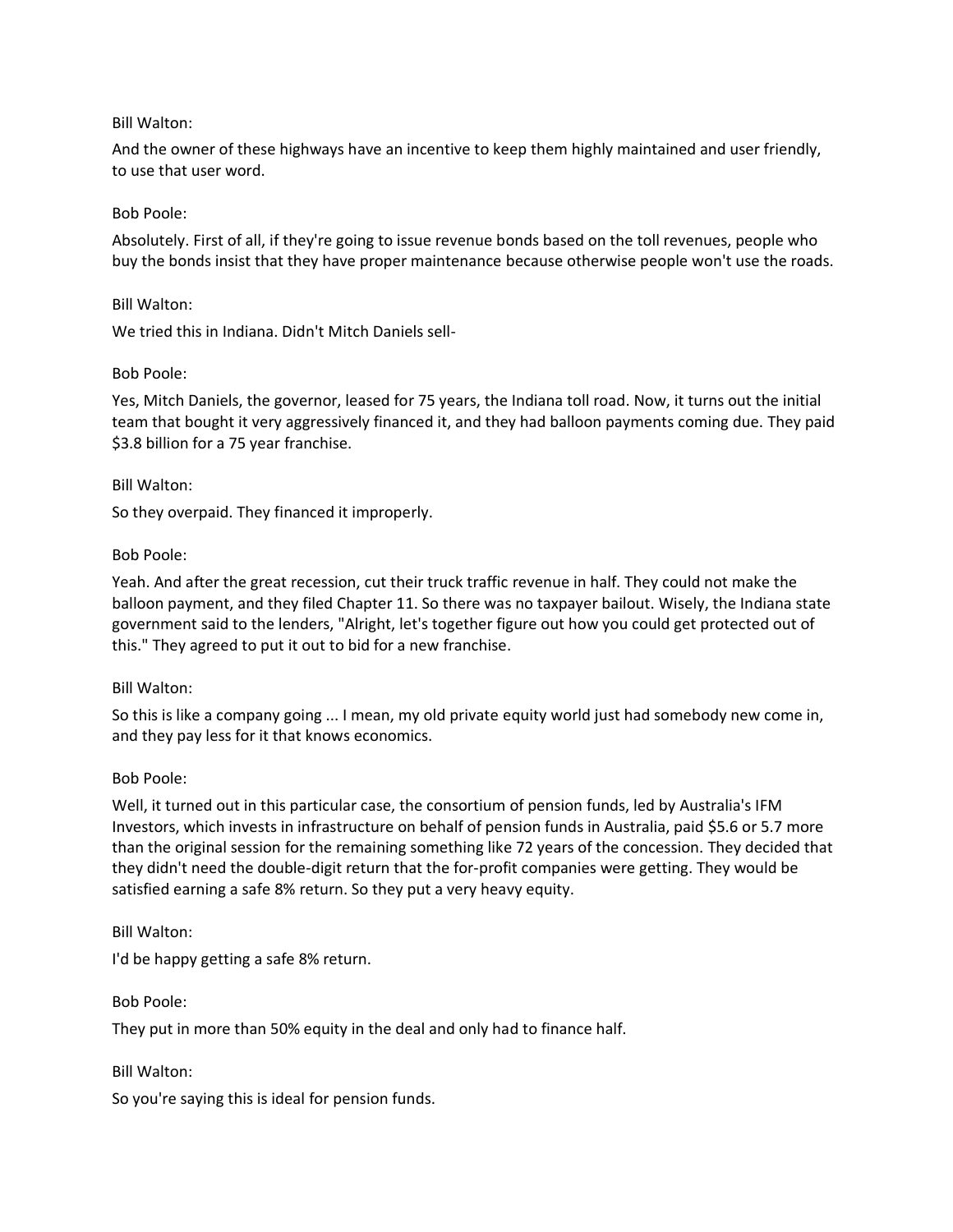Bob Poole: It's ideal for pension funds, yes.

Bill Walton:

So public pension funds could be investing in it.

Bob Poole:

Yeah. And we are having, not only pensions, there's global infrastructure investment funds that are many of them headquartered in New York, that are investing in infrastructure all over the world. They can't find good projects to invest in in the United States. Same thing, the big pension funds like Calpers and the New York State Retirement system, some of them have now invested in the new franchise for the Indiana toll road.

Bill Walton:

So this solves one of their problems.

Bob Poole:

It helps solve their problem of diversifying the portfolio and getting sound, long term

Bill Walton:

How do you find an investible asset that protects your pensioners, yeah. Let's imagine this is in place. We're driving from Washington D.C., we're in that area right now, and we want to go to Columbus, Ohio.

Bob Poole:

Uh-huh.

Bill Walton:

I want to get out on 270 and head that direction, how do I pay for that?

Bob Poole:

You pay with an Ez Pass transponder. We don't even need new technology to do this. Ez Pass is an interoperable system. All the northeast and Midwest states that have toll roads already are Ez Pass. You get one bill using a single transponder. If we do this model to rebuild the interstates, we'll have a single transponder operable nationwide. The trucking industry already has a go anywhere transponder that works in every state that has tolls.

Bill Walton:

So if I'm paying for this, can you project what cost would be to the typical?

Bob Poole:

Yeah. We estimated in our study, where we looked at a 40 year model, we started out and with 2010 value three and a half cents a mile for passenger cars on interstates, on rebuilt interstates. But inflation has justified to consumer price index every year.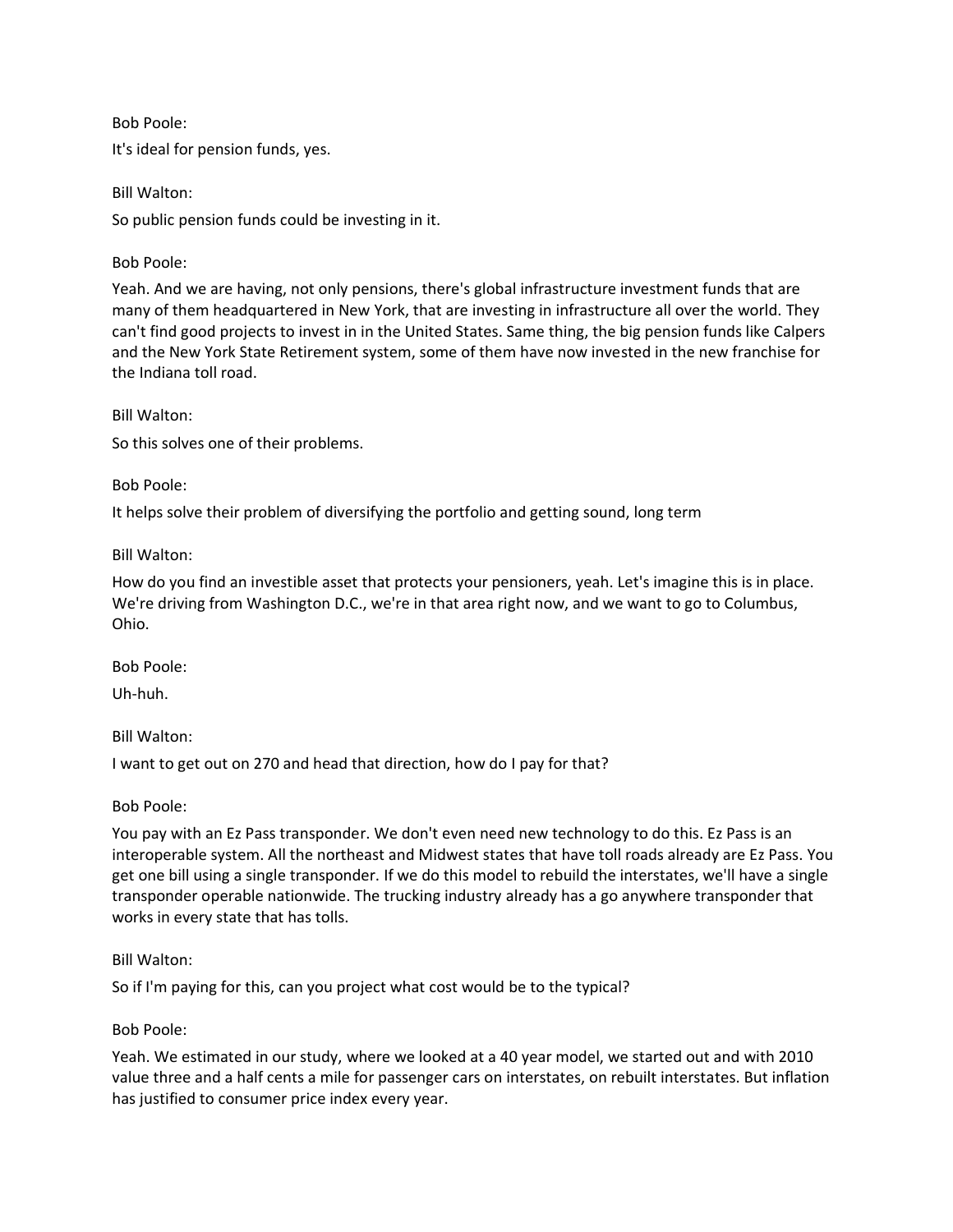Bill Walton: Okay.

Bob Poole:

So it would be three and a half cents a mile in real terms, starting with the 2010 value.

Bill Walton: Do you do it by weight class?

Bob Poole:

Well, for cars there's not much difference. We didn't think it was worth.

Bill Walton: But then 18-wheelers would be.

Bob Poole: 18-wheelers would pay three or four times that.

Bill Walton: Then would the gas tax go away?

Bob Poole:

Gas tax would go away. You'd only pay one and not the other.

Bill Walton:

So, would the gas tax offset the similar comparable to, less than, more than?

Bob Poole:

Gas tax is less than this per mile. It works out, federal plus state works out to between two and two and a half cents a mile. That's one of the reasons we're not rebuilding interstates. There's not enough money coming in to build the premium infrastructure that's the most important. It's okay to build the two-lane state highways.

Bill Walton:

Now, I'm sitting with a man who pioneered public-private toll concessions. You developed the high occupancy toll lanes, HOV.

Bob Poole:

Yep, HOT.

Bill Walton:

You developed truck toll lanes, you do virtual exclusive busways, and managed arterials, so I'm beginning to think we could probably figure this out with you.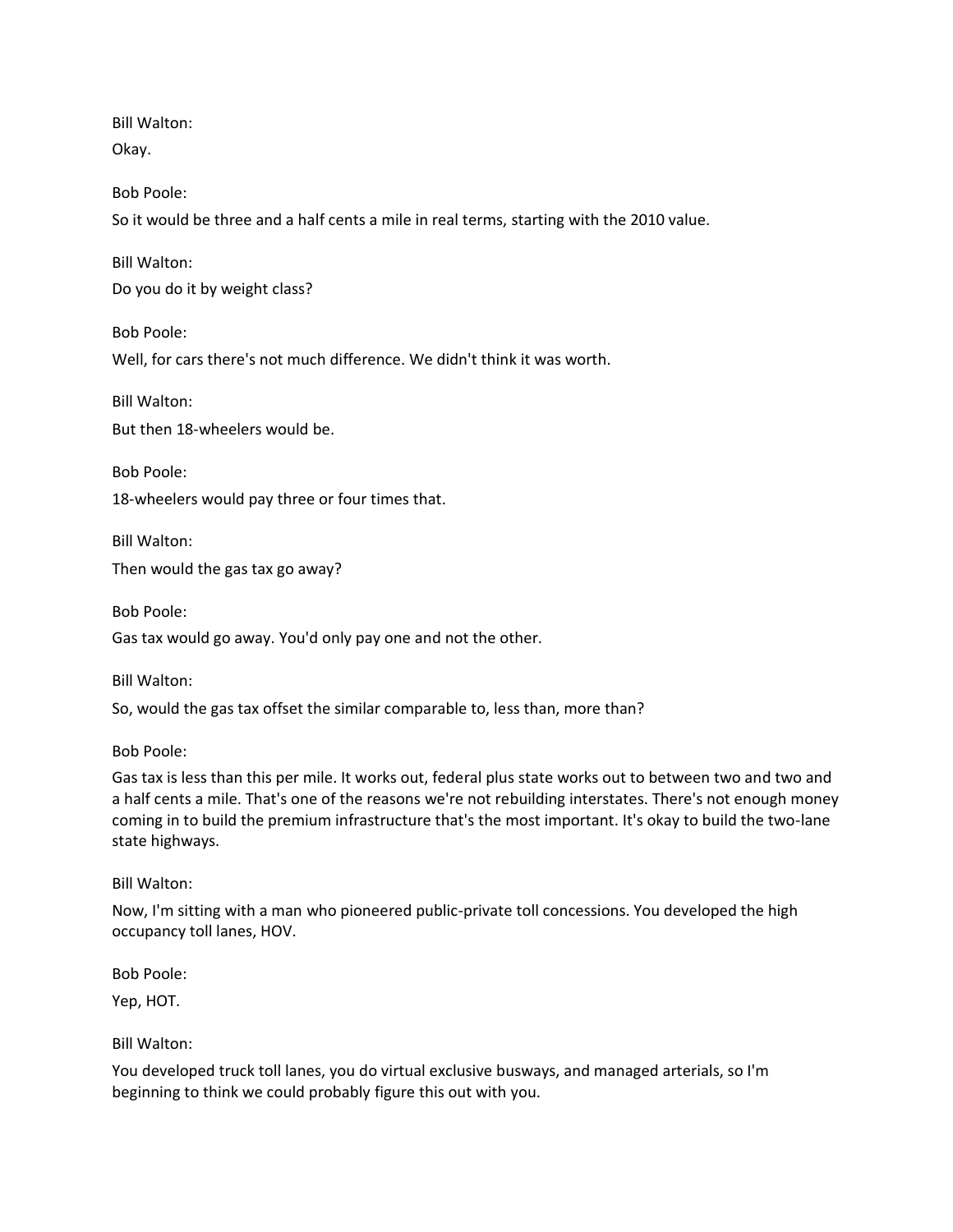I mean, these ideas, all the ones you've mentioned, have been tried and are working, but this utility model is now ... it took a full book for me to really fully explain this and give the historical background.

Bill Walton:

Which comes out-

Bob Poole:

It comes out in June from University of Chicago Press.

Bill Walton:

Okay.

Bob Poole:

It's \$30. We negotiated to get an affordable price. They wanted to start out at \$45.

Bill Walton:

Well it looks like a \$45 book. There's a lot in it.

## Bob Poole:

I'm doing a national book tour starting in July to try to get the word to state transportation agencies, to university transportation centers. I'm speaking of the Kennedy School at Harvard, at UC-Berkeley, UCLA, USC, and a number of others.

Bill Walton:

So, we talked in an earlier show about air traffic control and political barriers to change. It seems like there are massive political barriers to go from where we are to a utility system.

## Bob Poole:

There are, but I think the key to this the key to start, there are two key things. One is, we need to start shifting from per gallon to per mile as the way to fund highways. The second is the crying need to start rebuilding the interstate highway system. The only way to do that is with per mile tolls. Indiana is already underway. They have done big feasibility studies of their own in the last year and a half. They're in phase II of those studies. They want federal permission to be able to toll finance the reconstruction to all of their interstates. So it's starting to happen at the state level. Wisconsin legislature is in favor of doing this.

# Bill Walton:

Now, President Trump's talked about a trillion dollar infrastructure plan. Did you have a hand in shaping that?

# Bob Poole:

I had a hand in that. I was an advisor to DJ Griffin, the White House infrastructure maven. And it called for giving the states the option of tolling, removing the federal barrier that exists on tolling currently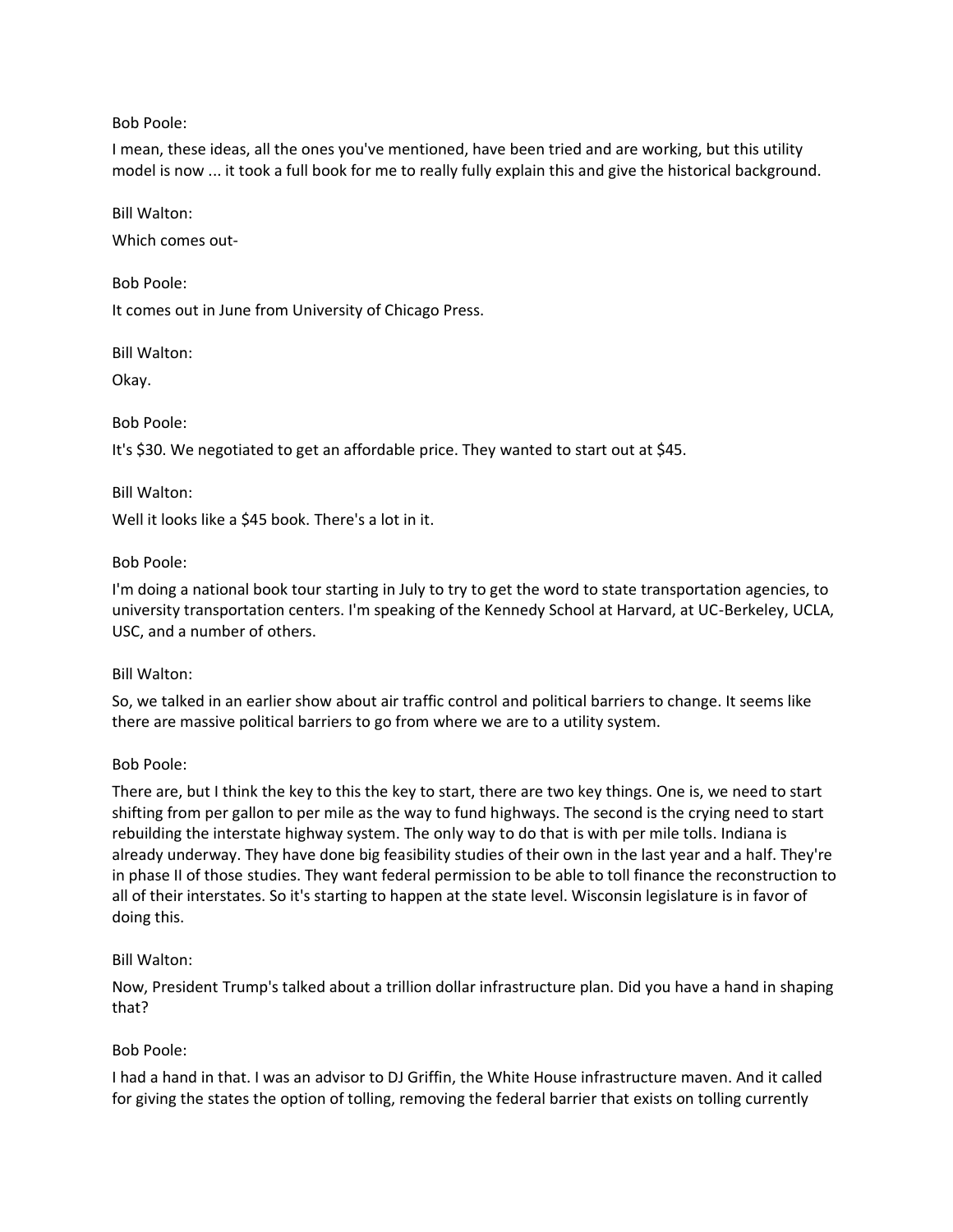non-tolled interstates. But it would be for the purpose of financing the reconstruction and modernization.

Bill Walton:

So we need Congress to act on that.

## Bob Poole:

Congress would have to act on that, yes. You can not do that without Congress. Although there is a three-state pilot program that I'm sure Indiana has applied to that would give them permission to do one interstate with toll financing as a test. That's at least a starting point. If we can get one or two states doing this, demonstrating it works, that there's investor interest in doing it, I think it'll start the ball rolling.

## Bill Walton:

So we talked about the interstate system. We've got to wind up here in just a second, but what about the two-lane highways?

## Bob Poole:

The two-lane highways, yeah, what we're going to need to do with that is to state by state have the states come up with a mileage-based user fee, a per mile charging system to phase in and phase out their state gas taxes. We can't wait for Washington to do this. The states own the highways. They are under the gun.

Bill Walton:

Using the Ez Pass system to determine.

## Bob Poole:

Something like that, yes. Or something as simple as annual odometer readings, or a little gadget that plugs into the diagnostic port under your dashboard that doesn't track exactly where you go, it tracks how many miles you drive during the month, and then have a communications link to upload, "alright, this is the number of miles that Bill Walton drove this month, and this is how many were in Virginia, and how many were in this state and that state, based on cell tower location. It's all you'd need.

## Bill Walton:

And the politics of this is such that, would the average driver feel like this is going to be more expensive and would need to be sold on driving on a better highway?

## Bob Poole:

Well, the average driver today thinks this is a terrible idea because the average driver thinks it's going to be Big Brother in his car.

Bill Walton:

Yeah. It is.

Bob Poole: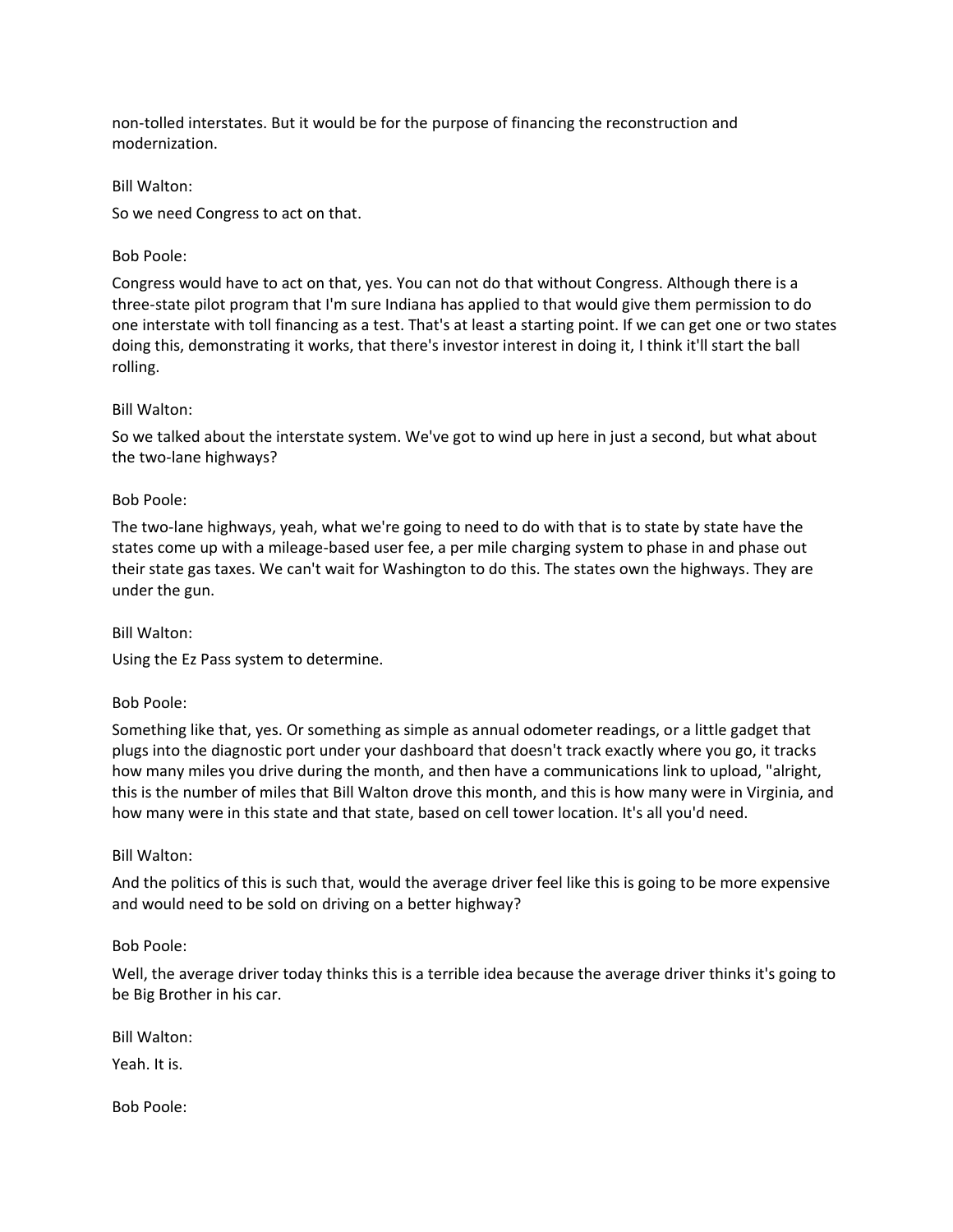No, there's pilot programs, Bill, in about eight states, now, that are trying out various methods, and using private sector intermediaries to be the ones that administer the program, so you're not paying it to the government. Giving them simple ways to do it, and a choice. And people like to have a choice. The people who actually participated in these pilots get it after while, and they actually find it user friendly and they think good. As long as it's basically replacing the gas tax, not being an add-on, they think that'll be okay. They could see the case why fuel tax is running out of steam.

## Bill Walton:

Great. Bob, thank you. I highly recommend picking up a copy of "Rethinking America's Highways: A 21st-Century Vision for Better Infrastructure."

Bob Poole: It will be on Amazon, and there will be a Kindle edition, also.

Bill Walton:

And they can find you at reason.org?

Bob Poole:

Reason.org.

Bill Walton: Okay. Bob, thank you. Until the next time.

Bob Poole:

Thanks, Bill.

Kenny: Super. Alright. Excellent.

Bill Walton: You get 'er done. You know what you're talking about.

Bob Poole:

Yeah, 40 years, I guess I do.

Bill Walton:

Yeah, you're pretty good at this. Well thank you, thank you, thank you, thank you.

Bob Poole:

Thank you. I really appreciate this.

Kenny:

We'll get you all the links and everything like that. You can use this to promote.